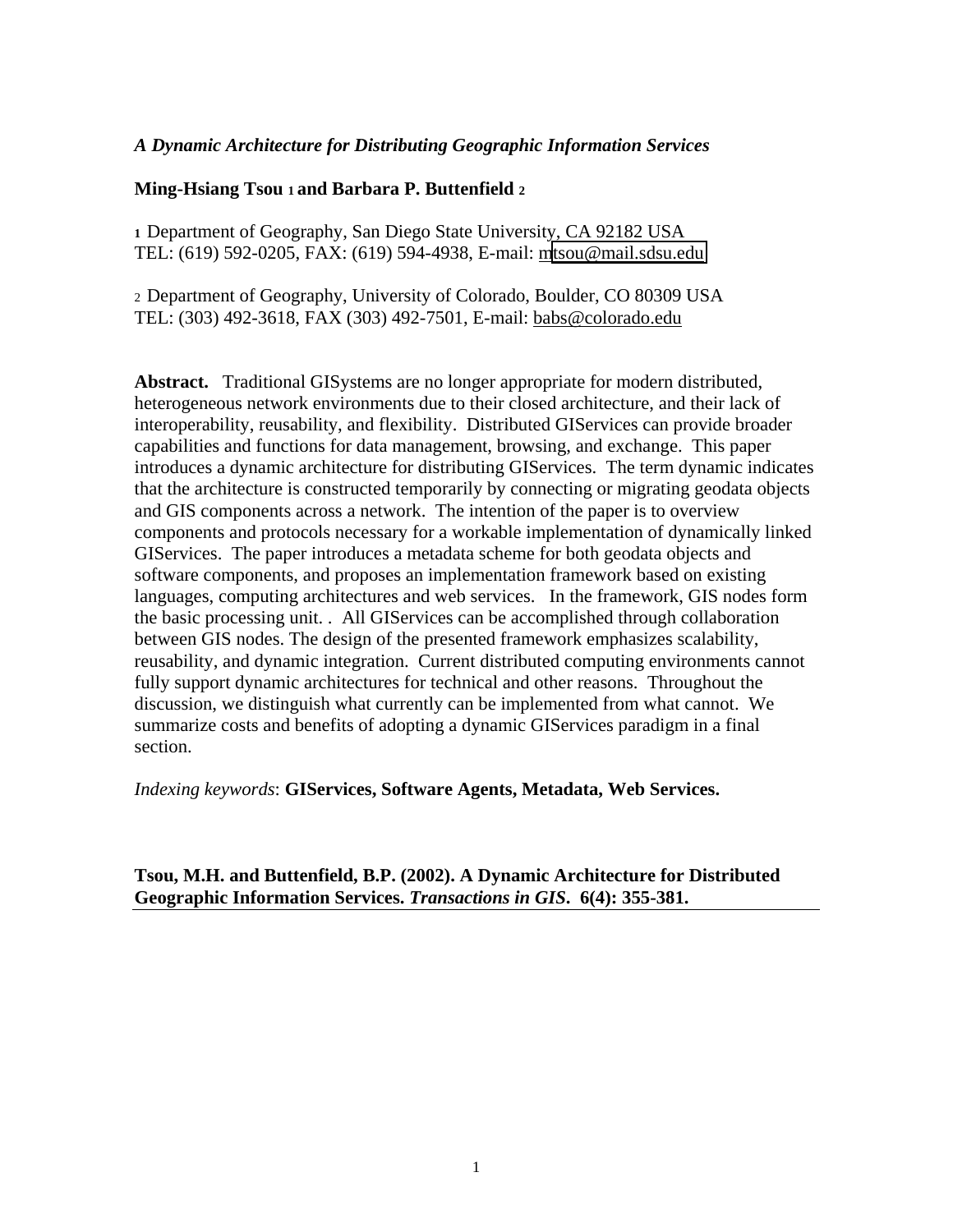### **1. Making the Case for Geographic Information Services**

The development of Geographic Information Systems (GISystems) is highly influenced by the evolution of information technology. Due to the popular use of the Internet and the dramatic progress of telecommunications technology, the paradigm of GIS is shifting. Traditional GISystems provide capabilities to handle georeferenced data, including data input, storage, retrieval, management, manipulation, analysis, and output (Aronoff 1989). However, with closed and centralized legacy architecture, current GISystems cannot fully accommodate distributed, heterogeneous network environments due to their lack of interoperability, modularity, and flexibility. With advances in computer networking technologies, a distributed geographic information services (GIServices) paradigm becomes a reachable goal, albeit one that requires fundamental changes in architectural design.

The purpose of an *information service* is to provide information in an appropriate form for a particular task, which requires selection and abstraction (Shuey 1989). "Information services include tools for data management, browsing, access, cleaning, processing, interpretation, presentation, and exchange" (Buttenfield 1998, p.161). *Geographic Information Services* open a wide range of on-line geospatial applications, including for example digital libraries (NSF 1994), digital governments (NSF 1998), digital earth (Goodchild 2000), on-line mapping (Peterson 1997; Kraak and Brown 2001), data clearinghouses (Peng and Nebert 1997), real-time spatial decision support tools (Craig 1998), and process modeling (Huang and Worboys 2001).

Provision of GIServices can synergize information sharing and may speed the diffusion of GIS technologies into communities currently identified as non-adopters. On-line GIServices encourage multidisciplinary cooperation between the GIS community and the computer science community, as well as collaborations between industry and science (e.g. Li 1996; Zhang and Lin 1996; Plewe 1997; Buttenfield 1997). For example, GIServices provide digital library resources to dispersed populations (Goodchild 1997). Prototype online GIServices provide a virtual classroom for distance learning (Buttenfield and Tsou 1999; Petrik 2002). Early on-line GIService application examples include the Xerox Map Viewer (Putz 1994) and GRASSLinks (Huse 1995). The Alexandria Digital Library Project (Buttenfield and Goodchild 1996; Frew et al. 1998) adopted Java to implement GIServices such as spatial queries, map browsing, and metadata indexing.

Major impediments to adoption of dynamic GIServices include technical, institutional and economic factors. An example of such factors is the lack of interoperable component technologies in current GIS design. Another factor is the hesitance to adopt interoperability standards. A third factor relates to desires to protect either individual or commercial intellectual property. It would be an oversimplification to place blame; these impediments are real, and arguments on both sides are in many cases valid and compelling. It is useful and even encouraging however to stand back for a moment from the debates; to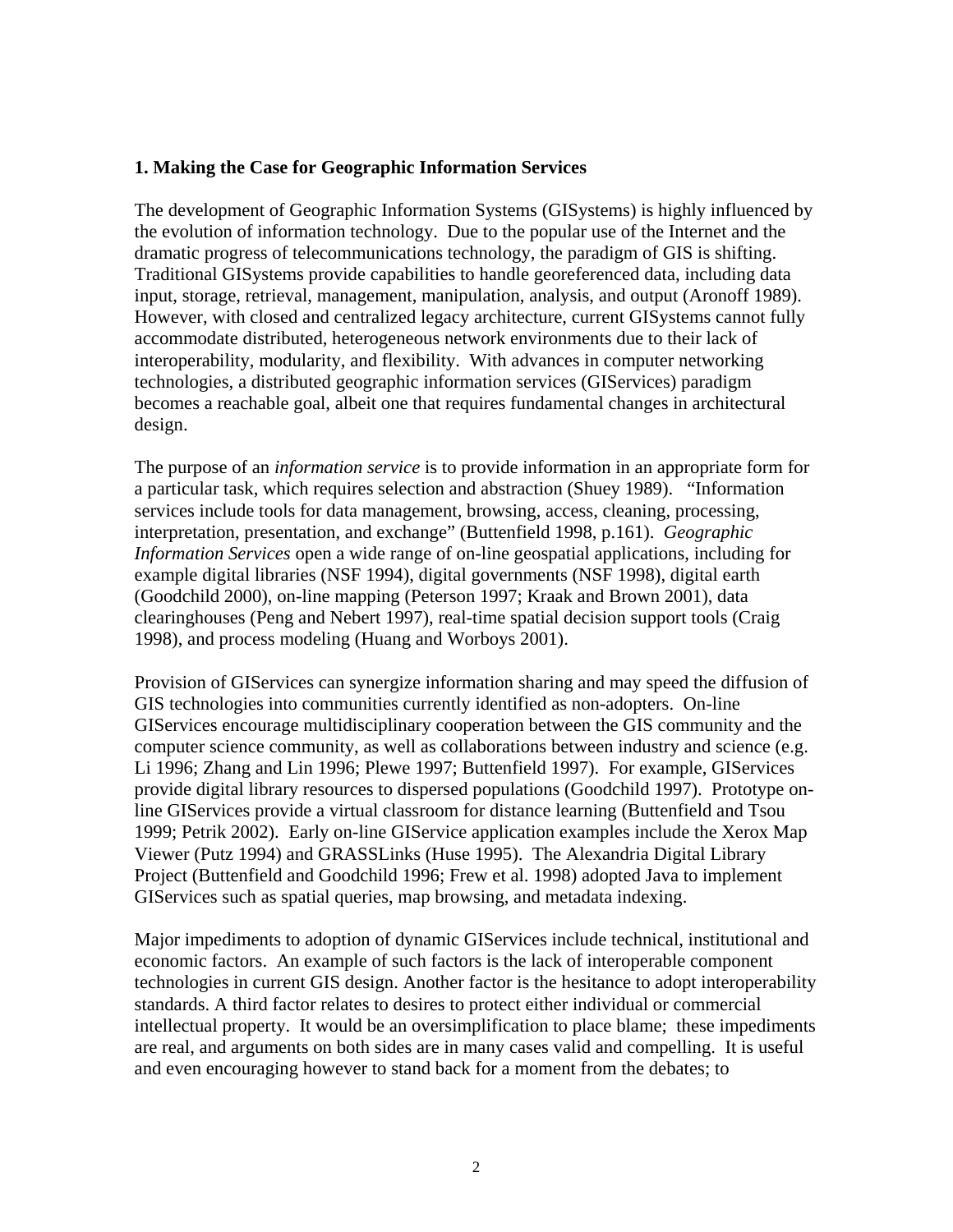acknowledge how close the GIS community actually stands to achieving a fully operational dynamic architecture for distributing GIServices across networked environments; and to identify what impediments may be resolved immediately given current states of knowledge and technology.

Many information services have matured in the computer science community. Such services can be adapted to provide intelligent development environments and to distribute GIServices dynamically. For example, intelligent software agents (Maes, 1994; Bradshaw 1997) could provide a flexible method for searching heterogeneous GIS data and accessing programs across networks. Deployment of a problem-solving environment, or PSE (Walker et al. 2000; Wright et al. 2000) could provide an integrated software environment for rapid prototyping of scientific visualization systems and expert systems. Many essential functions of distributed GIServices will benefit from PSEs, including knowledge repositories, sophisticated execution control systems, and visualization environments. A third very promising area of information services technology is the provision of web services. The goal of web services is to combine multiple programs distributed in different network locations and to provide integrated functions and services for their users (Caudwell et al. 2001; Newcommer 2002).

The web service concept is similar to the dynamic architecture proposed in this paper except in one important respect. Existing web service solutions focus on technologyoriented solutions. This paper argues for a task-oriented solution, that emphasizes operational metadata, dynamic relationships between data objects and software components, and deployment of intelligent software agents.

This paper proposes a dynamic architecture to facilitate delivery of flexible GIServices under a distributed network environment. The new architecture should be technology- and application- independent. It should distribute GIServices without constraining client-side hardware or operating systems. It should be easy to modify, and it should retain computing resources locally and across networks only for the time needed to complete a requested task. Finally, the architecture should be both robust and secure, able to withstand the vagaries of network breakdown. The paper will overview elements of the architecture, communication protocols, and information exchange requirements needed to make a dynamic architecture work. As stated above, emerging information services bring us closer to achieving this goal. Technical and institutional barriers must still be overcome. The paper will identify these barriers as it overviews one possible solution.

### **2. Extending Current GIS Architectures, in a Nutshell**

The paradigm of dynamic GIServices extends two existing architectures in several ways (Figure 1).

# *Figure 1 goes about here*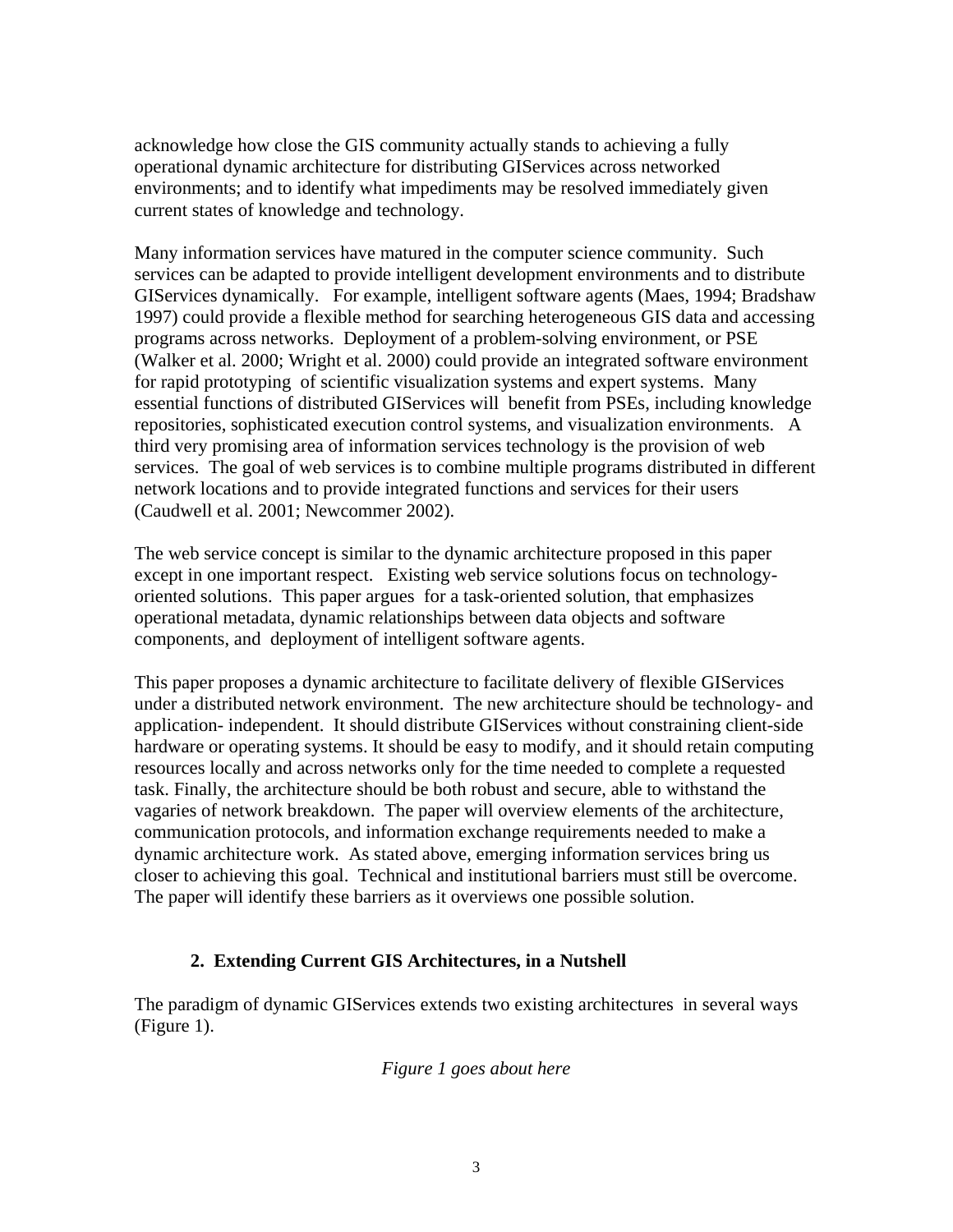In the first (Traditional) architecture, computations occur in centralized repositories holding interfaces, programs and data. Each element is embedded and cannot be separated from the rest of the architecture. Modeling remains platform-dependent and applicationdependent. Migrating a model or application from within a traditional architecture into a different operating system or platform is difficult. The traditional architecture is what most GIS users encounter today.

The second (Client/Server) architecture is based on generic network design. Many current implementations of "Internet-based GIS" are built on this type of architecture. Client-side database components and program components are separated from server-side components. This architecture allows clients to access a server remotely by Remote Procedure Calls (RPC), or by techniques such as Open Database Connectivity (ODBC). Client-side components are usually platform-independent, requiring only an Internet browser to run. However, each client component can access only one (pre-) specified server at a time. Software components differ on client machines and server machines, and are not interchangeable: a client is always a client, and lacks many functions contained in a specialized server environment. Servers come with different connection frameworks that cannot be shared.

In the third (Distributed) architecture, GIServices are built upon a more advanced networking scheme. The significant difference is the adoption of distributed component technology, which can interact with heterogeneous systems without the constraints of traditional client/server relationships (Montgomery 1997). Under a distributed architecture, there is no difference between a client and a server. Every GIS node can act as client or a server based on the task. A client is simply defined as the requester of a service. A server (likewise) is simply the machine that provides the service. This architecture permits dynamic linkages between data and software. In fact, the architecture is very similar to what is called "peer-to-peer" computing (P2P), that permits personal computers or workstations to communicate directly with one another, without a server (Roberts-Witt 2001). The difference between P2P computing and the distributed architecture is that P2P can allow only *one-to-one* or *one-to-many* communication. A fully distributed GIService architecture has to permit *many-to-many* communications among computers; and here lies a current technical barrier to be overcome.

The driving force behind the extension of GIS architectures is the availability of new technology, especially in the context of languages and network technology. New languages such as Java and C# (C-sharp) support platform-independent applications across the Internet. The Java language, developed by Sun Microsystem, Inc., is a pure objectoriented language, designed to enable the development of secure, high performance, and highly robust applications on multiple platforms in heterogeneous, distributed networks (Gosling and McGilton, 1996). One important advantage of Java is the development of Java Bean technology, which can be used for creating reusable, embeddable software code. The GeoVISTA Studio developed at Penn State University (www.geovistastudio.psu.edu)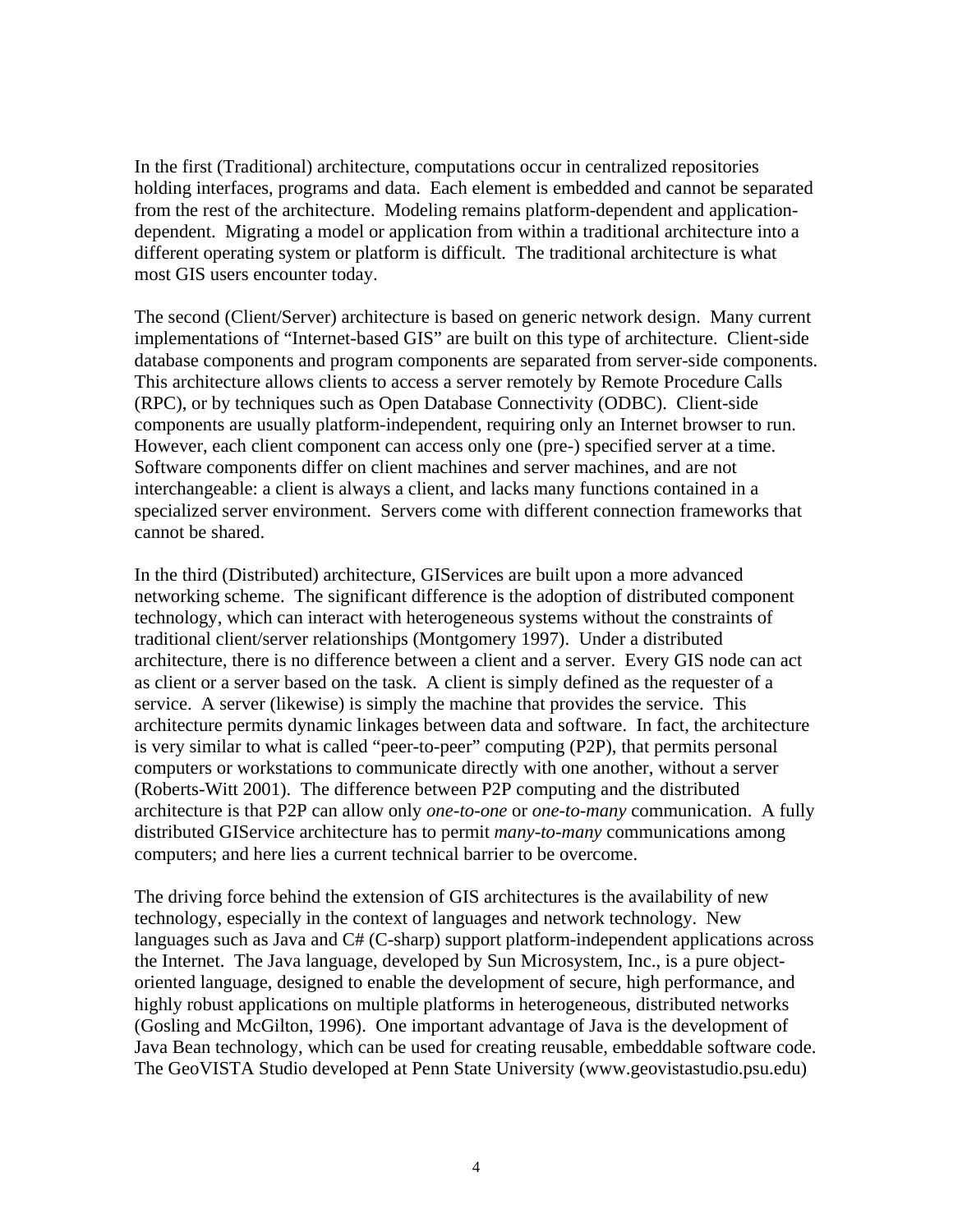is one successful example of adopting Java Bean and component-based softwarFe engineering techniques to provide a visual programming environment for geoscientific data analysis and visualization (Takatsuka and Gahegan, 2002). C# is another possible language for developing distributed services. C# provides similar features to Java including inheritance, encapsulation, abstraction, and polymorphism. C# is a generic language developed under the .NET framework by Microsoft (Pleas, 2000). .NET is a next-generation-web-service framework which will be described later.

Three advanced network technologies support distributed computing environments (Orfali and Harkey 1997) and peer-to-peer computing (Roberts-Witt 2001). These technologies include the Common Object Request Broker Architecture (CORBA), the Distributed Component Object Model (DCOM), and Remote Method Invocation (RMI). Distributed component technology allows clients to access heterogeneous servers dynamically, which is an essential feature of distributing GIServices. They operationalize the maxim that "the network is the computer".

One may question why dynamic GIServices have not been implemented yet given the existence of appropriate coding languages and distributed component technology. Currently, many on-line GIS projects (correctly) emphasize standardized, interoperable data (Bishr-Yaser 1996; Sondheim et al. 1999). What is not a focus, and should be, is the interoperability of GIServices, that is, of the code that processes the standardized, interoperable data. Most current GIServices are technology-specific. When the technology changes, and it always does, existing services are very difficult to migrate into the new framework. Very often, services have to be abandoned. Information service software is expensive to develop and more expensive to redevelop. This provides one of the most compelling arguments to design an architecture that can be upgraded readily.

But herein lies a second barrier to adoption of a dynamic GIS architecture, with technical, economic and institutional concerns to resolve. A fully open architecture with completely modular code would permit anyone to "plug-and-play", inserting modifications and potentially revising the code completely. There are issues of software security, of ethics and responsible programming, and intellectual property issues related to re-use of code, as well as commercial impacts to opening proprietary software designs.

Notwithstanding widespread technical and institutional dilemmas, it is important to stay mindful that emerging technologies are coming available to overcome technical impediments. The remainder of this paper introduces a dynamic architecture for distributing GIServices from a task-oriented perspective. The term dynamic indicates that the architecture is constructed temporarily by connecting data objects and software components across networks. The GIServices architecture organizes on the fly, according to the specific task. Dynamic construction is achieved in three phases, by modularizing specific services as LEGO-like components, by embedding an object-oriented metadata scheme, and by implementing agent-based communications. Each will be described in turn. The dynamic architecture will be demonstrated in a GIS scenario. Before describing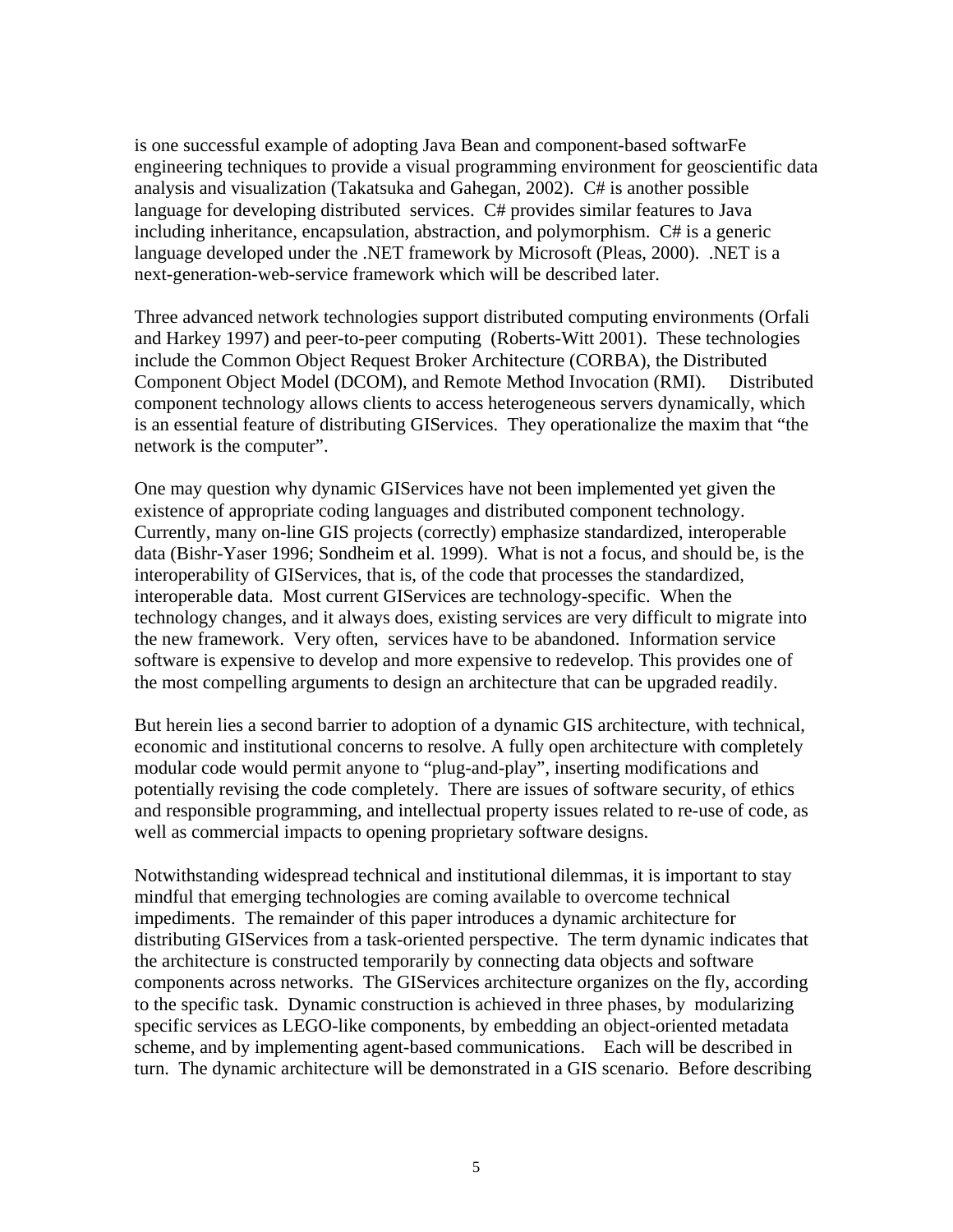the architecture, a brief history of distributed components research will help to put the proposed paradigm and architecture in context.

# **3. A Brief Chronology of Distributed Computing and GIS**

Developments in two separate areas support the technology underlying dynamic architectures for GIServices. The first is the emergence of distributed components, which underlies software coding. The second is the demonstration that GIServices can be distributed via the Internet, through numerous on-line GIS applications.

## *3.1 The Development of Distributed Components*

The original idea of distributed components came from Computer Science. Generic distributed components adopt features of object-oriented modeling, including encapsulation, polymorphism, inheritance, object-binding, and object relationships such as specialization, collaboration, and composition (Rumbaugh et al. 1991; Taylor 1992). Distributed components are constructed by partitioning the client and server sides of an application into self-contained units that can interoperate across networks, integrating languages, applications, tools, and operating systems. The capabilities of distributed components include roaming agents, rich data management, abstract and generalized interfaces, intelligent self-managing entities, and intelligent middleware (Orfali et al. 1996).

The current commercial market provides three major infrastructures supporting distributed component technology. The Common Object Request Broker Architecture (CORBA) was developed by the Object Management Group. The Distributed Component Object Model (DCOM) both developed by Microsoft Corporation. The Java Platform technology was developed by Sun Microsystems Inc, and its subsidiaries, Sunsoft and Javasoft. CORBA, DCOM and Java can distribute low-level services, for example migrating data objects between machines, or global object naming. Higher level services are also needed however, as for example the ability for an object to self-describe in standard format, the ability for a machine to broadcast (or respond to) a request for a specific service. These high level services are not yet available or at least not fully robust, and this presents another technical impediment to dynamic architectures.

Currently, web services comprise the most exciting developments in distributed component technologies. Web services technology is derived from CORBA and DCOM technology (Caudwell et al. 2001). Web services are formed by the integration of several key protocols and standards: XML (Extensible Markup Language), WSDL (Web Services Definition Language), SOAP (Simple Object Access Protocol), and UDDI (Universal Description, Discovery, and Integration). Web services are modularized applications that are self-describing and contain loosely bound functions and programs (Caudwell et al.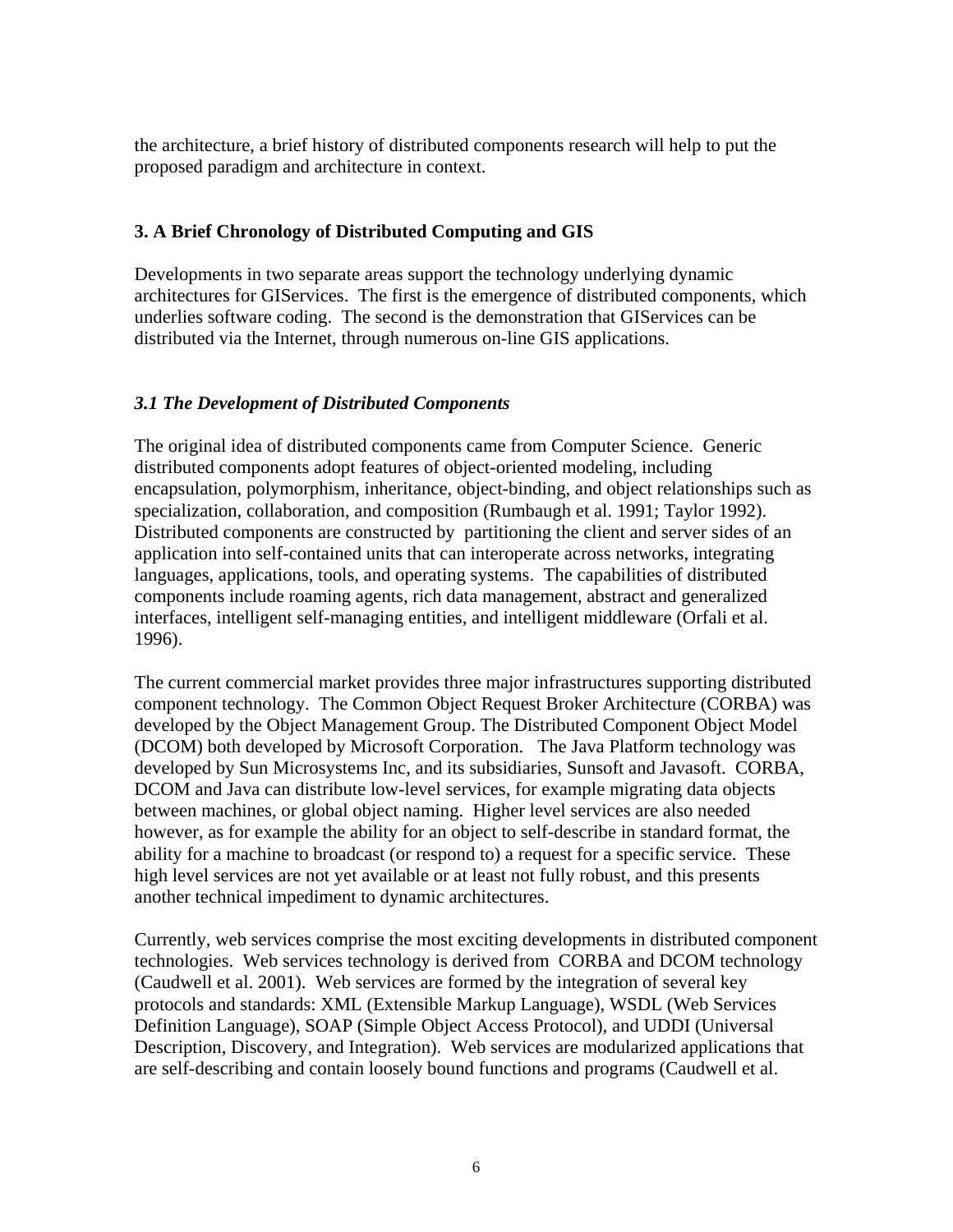2001). The power of web services is to combine these elements under a single userfriendly running environment using a web-based user interface. For example, a user can combine an on-line mapping function, a point-of-interest database, and a hotel reservation system to design a three-day vacation itinerary from his/her web browser. An example of such a web service currently under development by Microsoft is called MapPoint.Net. MapPoint.Net provides mapping modules and real-time geospatial information (such as road construction, weather reports, etc.) in a form to integrate with other applications, such as car navigation, decision support systems, location-based services, etc. (Brûlé, 2002).

One can readily see the great potential for the integration of web services into GIS applications, for example emergency management and hazards mitigation. The .NET acronym refers to a newer (a "next generation") distributed component technology developed by Microsoft, that enables software "building blocks" that exchange data and services between heterogeneous computing environments (Brûlé, 2002). The C# language was developed as part of the .NET toolkit. Using .NET web services, programmers can combine multiple languages in a single service. For example, a.NET application might utilize Java Swing API for the design of its graphic interface, C# for its buffering function, and Perl scripts for text-based attribute queries. With multiple language capabilities, existing high-level services can be integrated, avoiding the necessity either to recode or to force the entire community to adopt a single coding language. In this regard, .NET technology provides tools to overcome both a technological as well as an institutional barrier.

One important feature of web services is improved access to distributed components on both the client side and the server side. A single machine can play a server's role or a client's role. For example, a GIS site in Colorado can access multiple federal database servers as a client. When other GIS projects request data about Colorado, the same GIS site that was a client to federal servers can serve data to other users. In general, distributed component technologies eliminate the constraint that a machine must be a client or a server, to permit novel approaches to designing software solutions. "These shifts are not simply due to operating in a distributed or networked environment. Rather, great diversity and innovation of information technology accompanies distributed computing which, in turn, brings new models of the world and new ways of solving problems." (Ganti and Brayman 1995, p. 33)

### *3.2 On-line GIS Applications*

Three milestones so far have characterized the history of on-line GIS projects. The Xerox PARC Map Viewer developed in 1994 was the first mapping service prototype on the Internet (Putz 1994). The Xerox Map Viewer provided a preliminary technical solution for distributed GIServices by using a HTTP server and CGI programs. The technical framework underlying Map Viewer was adopted by many early on-line GIS applications. The second milestone, GRASSLinks was the first fully functional on-line GIService (Huse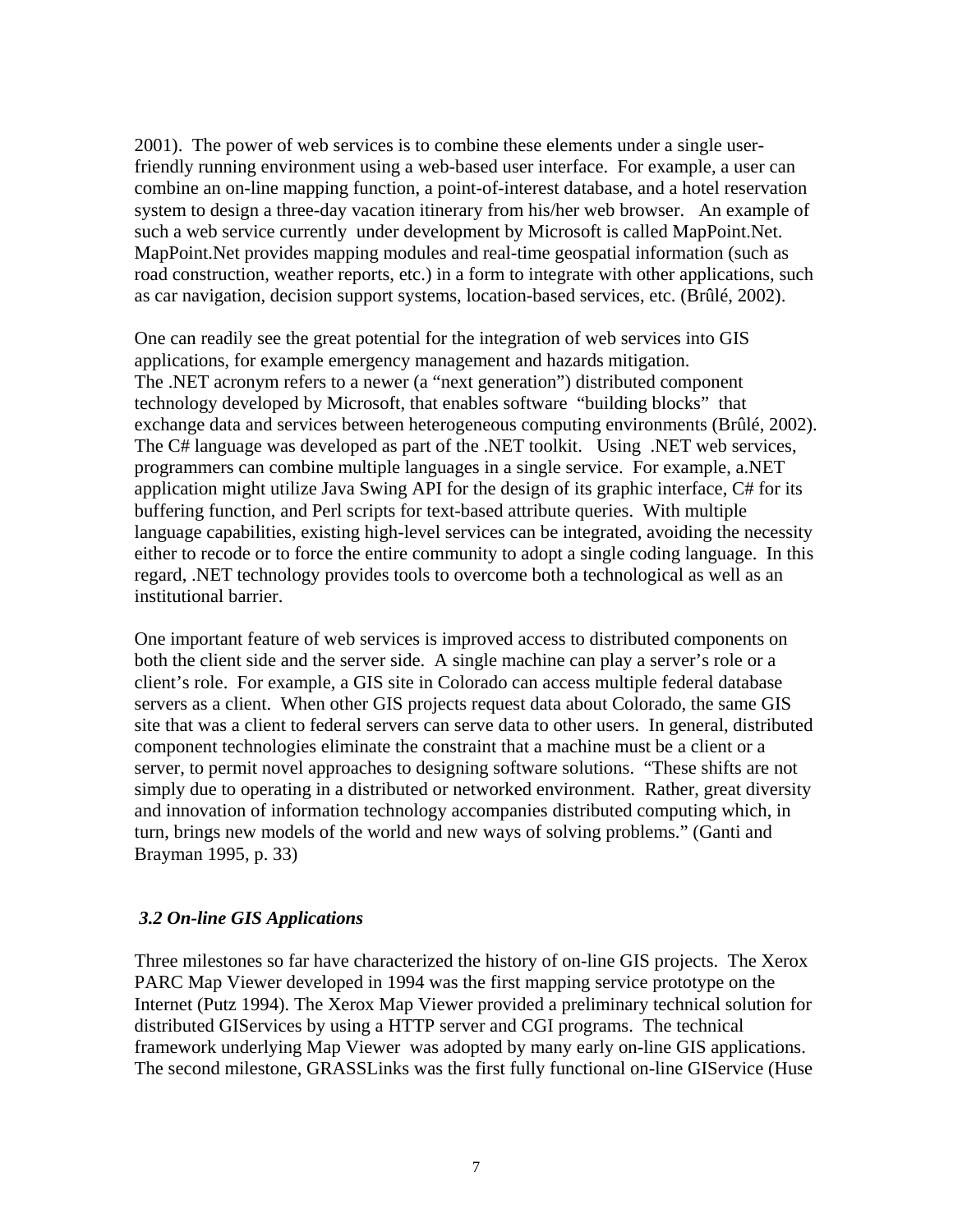1995). GRASSLinks illustrated a comprehensive prototype of traditional GIS functions, such as map browsing, buffering, overlay, etc. Both the Xerox Map Viewer and GRASSLinks were designed to mimic traditional GISystem functions. The third milestone was the initial version of the Alexandria Digital Library, that introduced new content for on-line GIServices, first implemented a "digital library" metaphor for georeferenced data, and provided sophisticated library functions for geospatial information, including collections holding, catalog searching, and metadata indexing (Buttenfield and Goodchild 1996). Although these three examples are widely recognized in the GIS community, each was developed using different database frameworks, and different information technologies. Incompatible architectures and programming methods have prevented integration or sharing with other on-line prototypes. This technical limitation has institutional consequences, since every new online GIS application requires programmers to essentially start from scratch.

The development chronology of on-line GIS indicates that a technology-oriented design is problematic and hinders subsequent development and knowledge sharing. Realizing the lack of a standardized framework, the Open GIS Consortium (OGC) and the ISO/TC 211 Technical Committee were independently formed in 1994 (Buehler and McKee 1998; Rowley 1998). OGC's mandate included two components: full integration of geospatial data and geoprocessing resources into mainstream computing; and the widespread adoption of interoperable software and geodata products throughout the information infrastructure (OGC 1998). The ISO/TC211 Working Group was formed by the International Standards Organization, to emphasize a service-oriented view of geoprocessing that balanced data, task and systems (Kuhn 1997). The establishment of OGC and ISO/TC 211 illustrates GIS community determination to solve the problems associated with integrating on-line GIS applications. Based on publications from both organizations, the OGC's and ISO/TC 211's specifications to date focus on interoperable data, but do not as yet address interoperability of processing mechanisms. Without consideration of both, many implementation problems can be expected, for reasons given inthe first section of the paper.

### **4. Designing a Dynamic Distributed GIService Architecture**

Let us reiterate that the presentation of a dynamic architecture is intended as much as a proof-of-concept that existing technologies are available that could achieve a dynamic architecture, as it is a platform for discussion of what technical and institutional impediments remain. The concept of a dynamic GIService architecture is derived from LEGO-like distributed software components. The LEGO metaphor refers to the wellknown children's toy blocks that can be interlocked and stacked. Similar to LEGO blocks, the intention is to stack and interlock GIServices modules to form a dynamic GIS package shaped specifically for a given task. The LEGO architecture may persist only briefly, for completion of a single GIS task. Then the LEGO modules disperse, to be rearranged and restacked in a different configuration for a different GIS task. The discussion that follows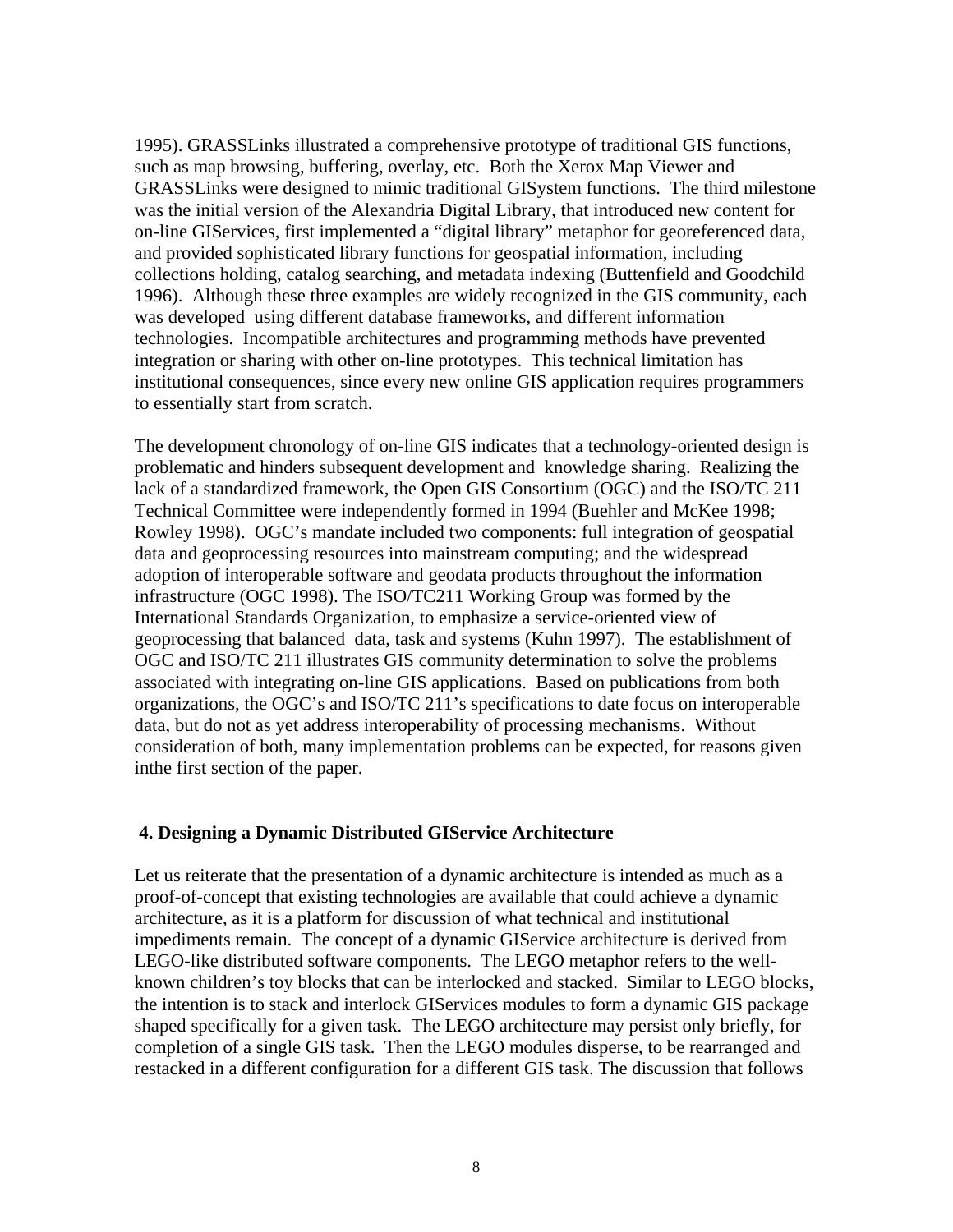presents object frameworks supporting data and services, communication strategies by which service requests are broadcast and responded to, and a metadata scheme enabling data and software components to initiate activity. In a fully dynamic architecture, GIS data and software components can be moved, combined and shared across distributed networks. The overall objective is to shift the GIS paradigm from a monolithic, inflexible approach to a modularized, plug-and-play approach.

### **4.1 Object Frameworks Supporting Distributed Data and Services**

### *Figure 2 goes about here*

The establishment of GIServices is collaborated among several "GIS nodes", that is, a group of network-based GIS workstations (Figure 2). GIS nodes incorporate two types of information. The first type, g*eodata objects* are information entities that identify the geographical location and characteristics of natural or cultural features and boundaries of the Earth (Buehler and McKee 1996). Geodata objects are encapsulated in object-oriented structures, which may be vector-based or raster-based.

The second type of GIS node, *GIS software components* are "ready-to-run", modularized programs that are dynamically loaded into a network-based system to enable GIS functionality. For example, a "GIS buffering component" will generate a buffer around a selected data object for the targeted GIS application. The term "GIS components" often refers to data objects (Orfali et al. 1996). However, this paper uses the term to refer to software in order to distinguish these elements from "geodata objects".

In an ideal computing environment, GIS data objects and software components would interact dynamically to generate GIServices and accomplish different GIS tasks, using protocols discussed below. The coordination of distributed components commonly requires a shared data and action schema, that is, detailed *apriori* ontological commitments on behalf of service developers and users. At present consensus does not exist., in spite of continuing efforts on the part of OGC, ISO and other standards organizations.

These two types of nodes form the LEGO building blocks. Their configuration, that is, the architecture, is dynamically constructed based on three factors. The first is the task is to be performed. Different GIS tasks require different types and arrangement of GIServices. For example, the architecture responding to a task to update urban census geography will focus on GIS database functions. An architecture for hydrologic modeling will require access to GIS analysis procedures.

GIS-node hardware profiles are the second factor. Hardware specifications including CPU speed, RAM, available hard disk space will dictate what GIServices can be delivered locally, and what services may be optimally run on a thick or thin client. GIS node availability will also be important. Different strategies for distributed GIService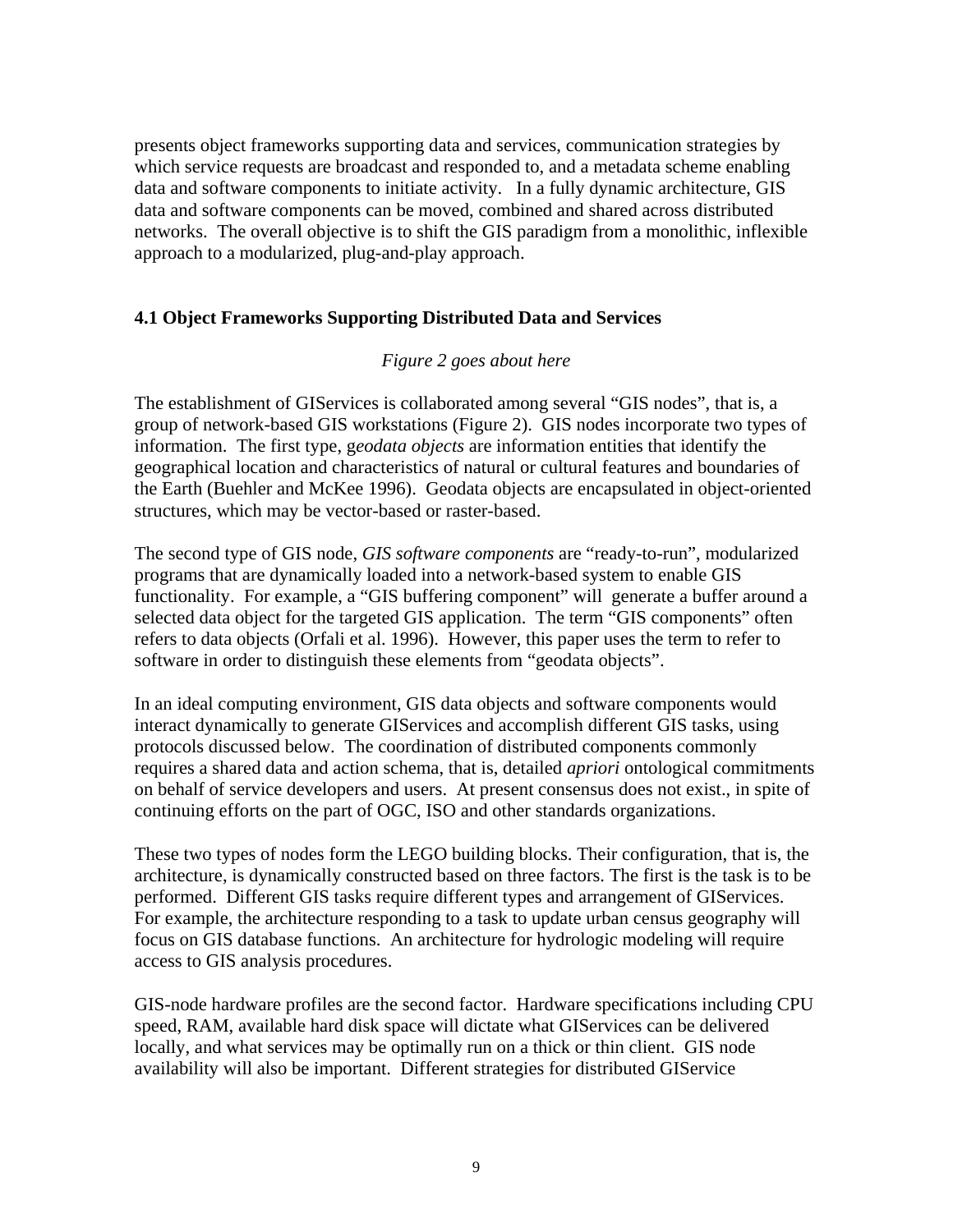architecture must depend on the available profiles. The way in which a particular strategy is selected is discussed below in the section describing intelligent agents. Networking performance is the third essential factor in configuring a dynamic architecture. Different bandwidth and connection types such as Ethernet, ATM, DSL, or Cable modem services require different configuration and deployment strategies. For example, a distributed GIService running on a 56K bandwidth connection may have difficulty in uploading huge data sets to another node. A GIService networked through a 100 MB Ethernet connection would not have this problem.

Figure 3 illustrates a hypothetical scenario where a GIService architecture is constructed dynamically by configuring GIS components and geodata objects among several GIS nodes. In the scenario, a GIS user (Mike) needs to display a Colorado Road map on his GIS node. He submits a task request and the local node (A) connects to other GIS nodes (B and C) that hold GIS software components (black circles) and geodata objects (white circles). The data and software objects on node B are copied over to node A. The GIS module on C is not copied, but run across the network in distributed fashion. This could be due to hardware or to networking factors, as described above. On completion of Mike's GIS task, the data objects and components are restored to their original status. Copies of data and software migrated from node B are deleted, and the connection to node C is terminated. The architecture exists only long enough to support the requested task, following which the nodes are de-coupled to wait for the next request.

### *Figure 3 goes about here*

There is much in this hypothetical scenario to account for. Nodes must either have knowledge about each other, or be able to broadcast information on hardware profiles, networking, and available resources. GIS tasks must be clearly defined and modularized to the point where a node can be dynamically defined as a thick or thin client. In general, network routing or location modeling will run more effectively on a thick node, as complicated calculations and algorithms may be more efficiently handled without an intervening network. For some tasks the choice of thick or thin node may be over-ridden. For example, a local thin node may be appropriate to handle map display services, permitting the GIS user to take over intuitive decisions on graphic design and layout.

Another consideration for this scenario is the establishment of *apriori* semantic consistency. To re-locate or share distributed geodata objects and GIS components, every GIS node should agree upon several pre-defined rules. For example, if two data objects reside on two GIS nodes, which one should a task use? From an ontological standpoint, the question becomes how to determine whether two data objects are the same, or different. These ontological rules are nontrivial to define and may be a barrier far more challenging than technical issues of software engineering.

The balance of functionality between nodes is another critical issue in configuring dynamic architectures. Currently, many research papers argue about which client model is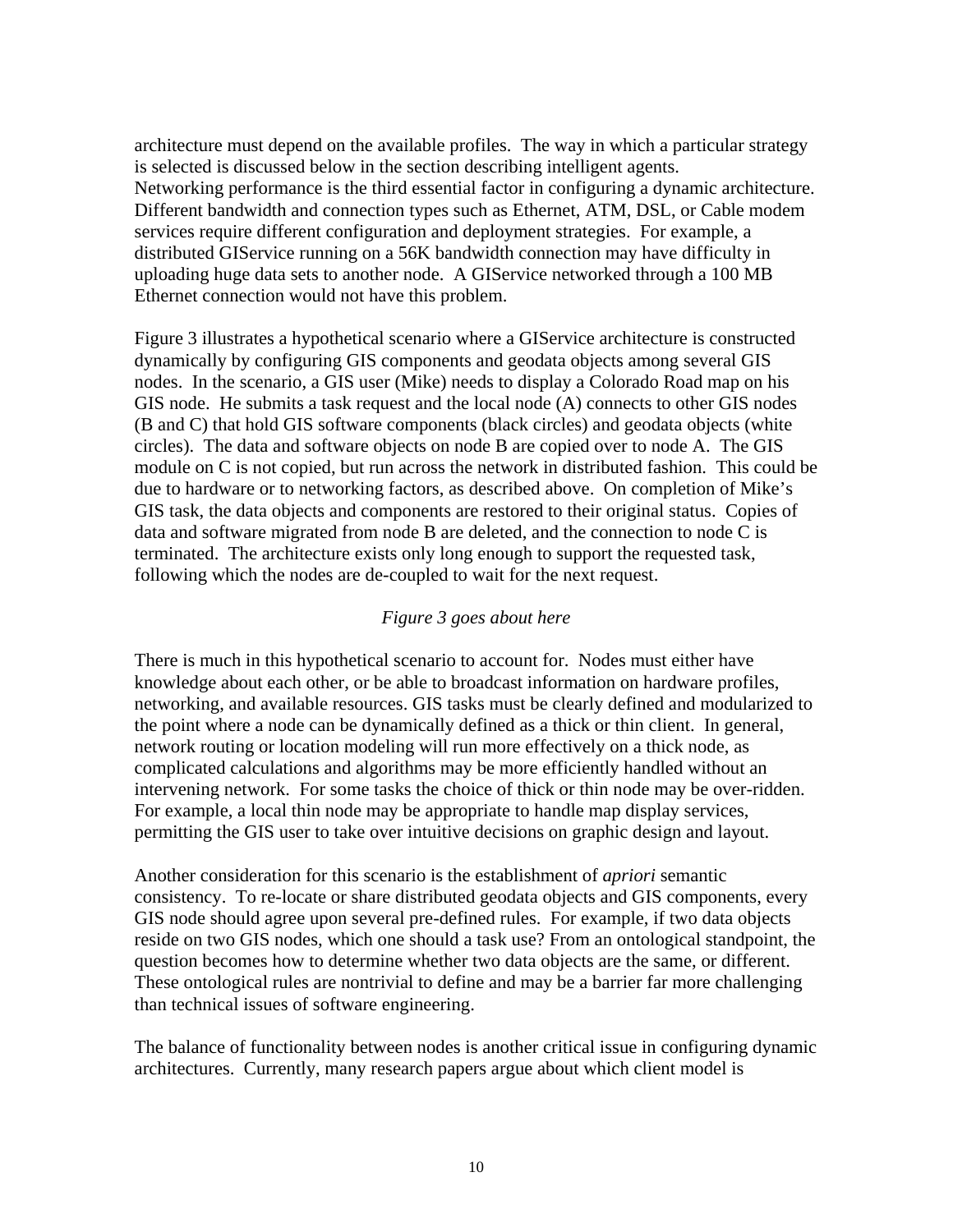appropriate for specific GIServices (e.g. Vckovski 1998; Tsou and Buttenfield 1998a; Huang and Worboys 2001). The section below proposes a task-based approach to solve the dilemma.

## *4.2 Network Communication Strategies for Constructing Dynamic GIServices*

Two network strategies can support dynamic configuration of distributed GIServices. The first strategy is object migration, where data or programs move from one node to another. The transferred data may or may not be deleted on task completion. In the second strategy, remote connection establishes a communication channel between two nodes, allowing data and services to be shared across the channel. Either can be applied to distribute geodata objects or GIS software components. Although the network technologies used in object migration and remote connection are quite different, the goal is the same, that is, utilizing available computing resources across networks.

To distribute geodata objects dynamically (Figure 4), the objects can be shared or copied to a requesting node. To share objects, the network strategy used is remote connection to establish a link between distributed databases. The connection is established using SQL through Application Programming Interfaces (APIs), such as JDBC, ODBC or OLE DB. The second approach (object migration) utilizes an FTP protocol to actually move the data object and save it on the requesting node's local disk. Data migration may require both automated and manual procedures for download and format conversion.

# *Figure 4 goes about here*

Similarly, either network strategy can distribute GIS software components dynamically (Figure 5). GIS operators may be invoked remotely, using Remote Procedure Calls. Other protocols are also possible, such as Internet Inter-ORB Protocol (IIOP) or Simple Object Access Protocol (SOAP). Technology frameworks that currently support this approach include DCOM, CORBA and Java RMI. It works as follows. A GIS application sends a request to local component services (that is, a service directory local to the node). The local service will use its *client stub* to build a connection with another node's (server) skeleton. The nodes temporarily adopt client and server roles to accomplish the connection. The server-side component services then launch the required GIS component. This scenario assumes that the service is not locally available, and that the service directory can point to another node where the service actually resides. More on these issues in a moment.

### *Figure 5 goes about here*

The second network strategy actually moves the software modules (the services) from one node to another. The migration process uses an HTTP protocol to transfer the required GIS procedure dynamically into the targeted GIS application. The downloaded GIS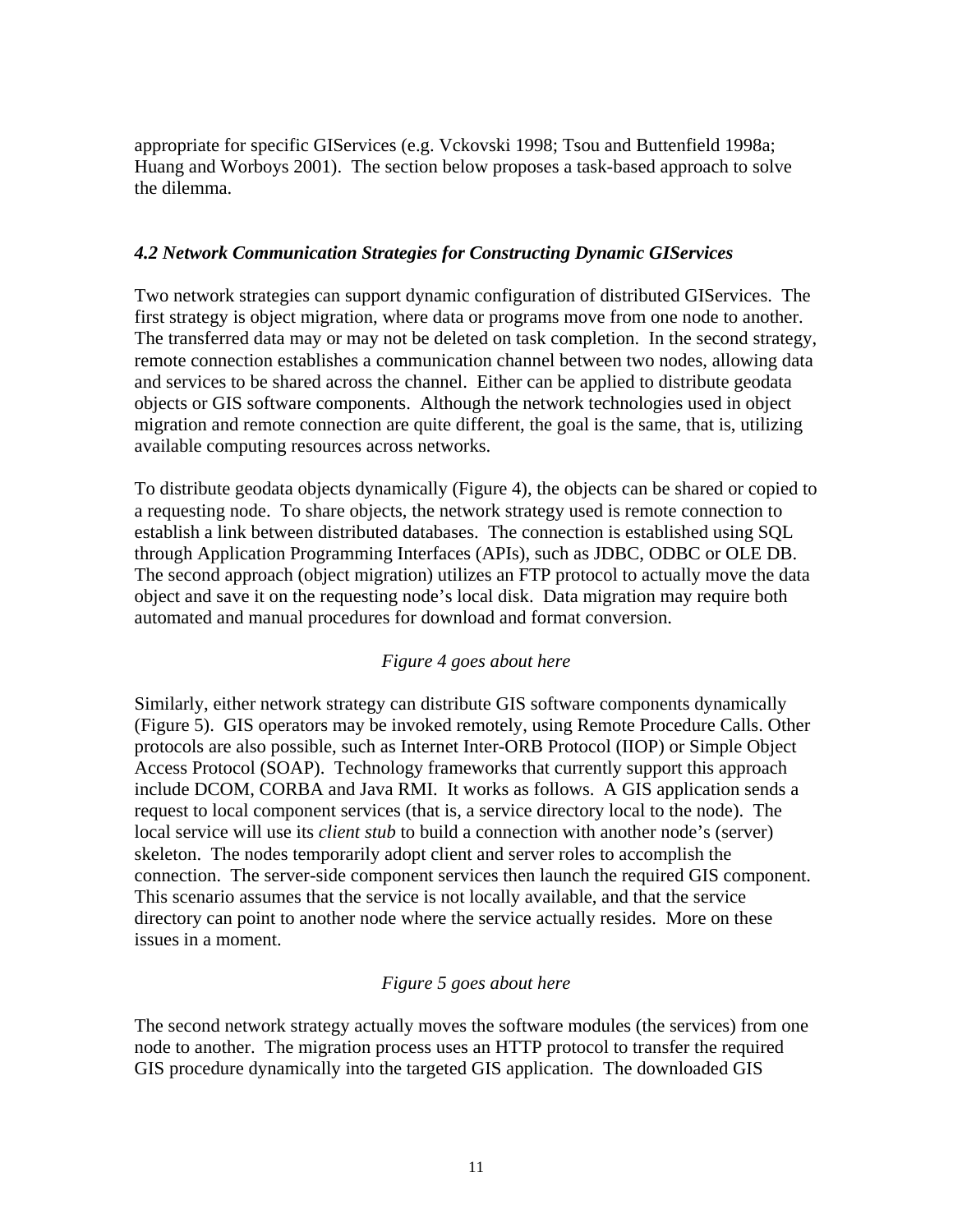component is stored inside a *container*, which binds with the local GIS application. This approach is currently supported by several technology frameworks, such as Java applets in a Virtual Machine, or Active X containers. It has not been widely integrated into GIS environments as yet.

In general, the requirements for dynamically migrating or connecting GIS components and geodata objects require several things. A decision making process must be in place for identifying nodes with appropriate data and software. A self-describing node framework must be in place for a node to broadcast its directory of services. Each node requires one or more local data containers, and component services that can be distributed. Current technologies such as DCOM, CORBA, and Java can distribute low-level services, for example object migration, global naming, life-cycle management, and object implementation. However, a dynamic GIService architecture will also need high-level services for example a self-describing node infrastructure and an agent-based mechanism to support node broadcasts and other decision processes.

To summarize, network strategies are already in place that can support distribution of data and software by sharing or migrating information, but GIS software designs have not embraced them. Flexible distribution of GIS components can provide customizable services for different users and the architecture can be modified or updated according to specific tasks. For example, users may add a new category of services, such as 3D presentation. The customization cannot occur, however, without the ability of data objects, component services and nodes to self-describe and to broadcast on the network what services are available. The self-description problem can be solved using metadata, as described below.

# *4.3 A Metadata Scheme for Distributing GIServices*

In general terms, metadata describes the content, quality, condition, and other characteristics of data. Many recent GIS projects are conducting metadata research (e.g. FGDC 1995; Smith 1996; ISO/TC 211/WG 3 1998). Existing metadata schemes standardize format and adopt traditional relational database concepts, where each metadata item is represented as an individual record. However, these approaches do not scale, and may interfere with interoperability (Baldonado et al. 1997). Ironically, standardization of metadata formats may undermine the distribution of GIServices. For example, a single metadata profile has proven inadequate to simultaneously describe both a TIN data model and a raster data model, as evidenced by the numerous profiles and extensions published by ISO/TC 211 (Kuhn 1997; OGC 1998). Likewise, a single metadata profile will likely be inadequate to describe both interpolation and buffering services. A single standard for metadata likely will be both cumbersome and inefficient.

An additional problem is that traditional GIS relational database design detaches metadata from associated data, and jeopardizes metadata availability when geodata objects are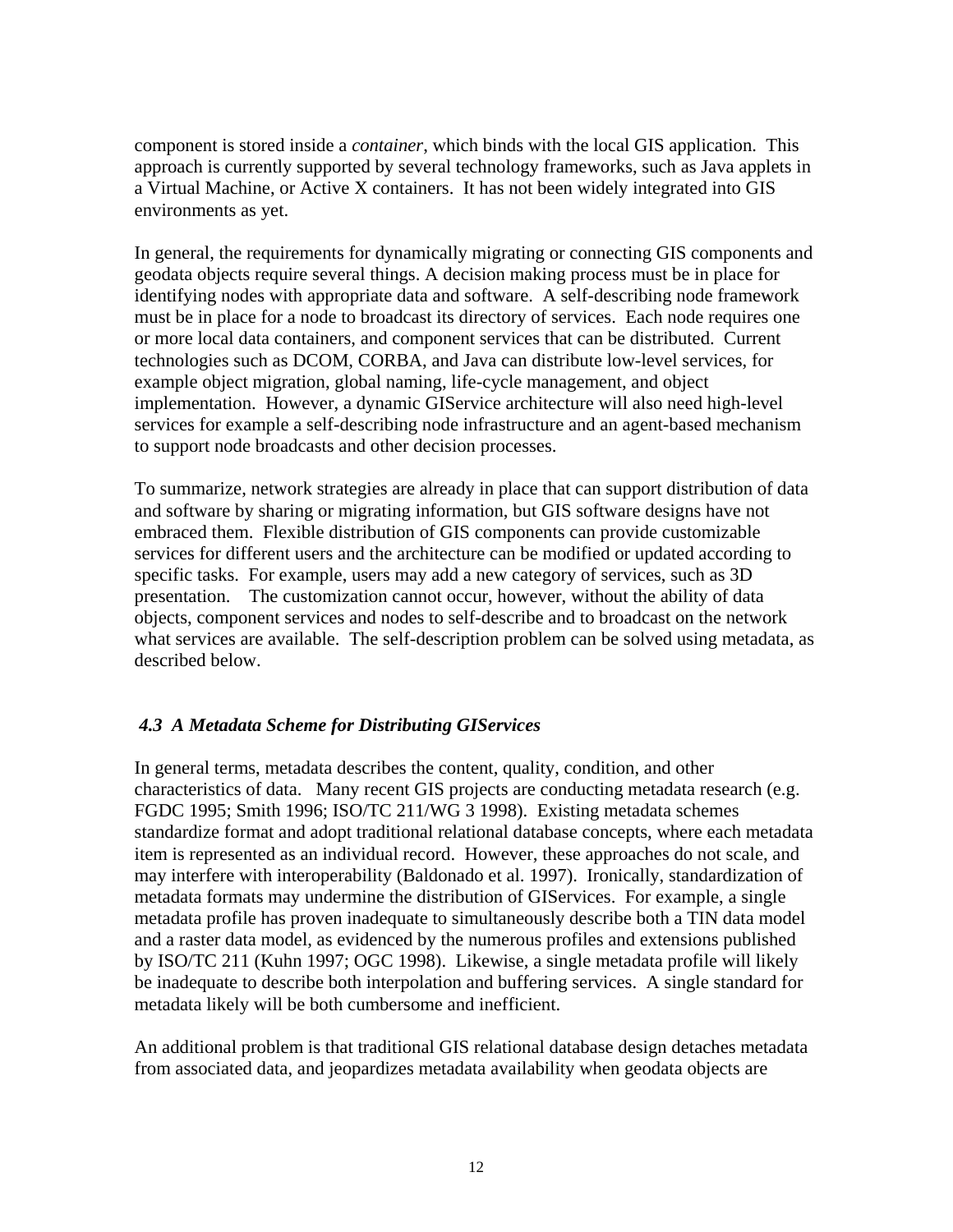moved or modified (Tsou and Buttenfield 1998b). Geodata objects with encapsulated metadata permit flexibility, where metadata are tailored to the type of object they describe. Figure 6 compares a traditional detached scheme and an encapsulated metadata scheme.

# *Figure 6 goes about here*

When a user moves or copies geodata or services, embedded metadata are automatically exchanged. Additionally, encapsulation protects metadata from external environments. Only authorized programs can access the metadata information (as for example with electronic access keycodes). When a new object is generated, it can inherit parent metadata information, and add new metadata information for itself. For example, if a subregion is clipped from a satellite image, the new image could inherit the information about image resources, sensor types, and resolution from the original image, adding its newlyclipped spatial boundary coordinates. The object-oriented scheme described below meets these requirements, and demonstrates how metadata can be implemented for both geodata objects and software components.

## *4.3.1 Metadata for Geodata Objects*

Figure 7 illustrates two encapsulated metadata elements for geodata objects. Metadata elements are wrapped inside data objects. These elements are essential for object selfdescription, remote database connectivity, and object migration. Encapsulation protects the critical contents of metadata from outside intervention.

### *Figure 7 goes about here*

The first type *operation metadata* permits GIS software components to operate on geodata objects. Operation metadata bridges the connection between geodata objects and software components. For example, to interact with a specific software component such as data display, a geodata object's operation metadata should include information on appropriate display scales, coordinate projection, map units, spatial footprint, and data type (discrete, categorical or continuous). From a technical standpoint, it is currently possible to build an object wrapping these types of metadata. The more difficult technical challenge is to create software modules for displaying data that will request this information prior to display. Other examples of operation metadata include information on topologic thresholds for buffering services, or information on positional accuracy for overlay services.

The second type of metadata supports data connectivity, permits access to geodata by remote systems, and facilitates object migration. *Data connectivity metadata* identifies acceptable connection protocols (e.g. JDBC, ODBC, etc.) and preferred database engines (e.g. ORACLE, Informix, Access). Data connectivity metadata must include rules for data migration. For example, a 'copy' rule would duplicate the data object on the target node. A 'move' rule would duplicate the data object on the target node and delete the original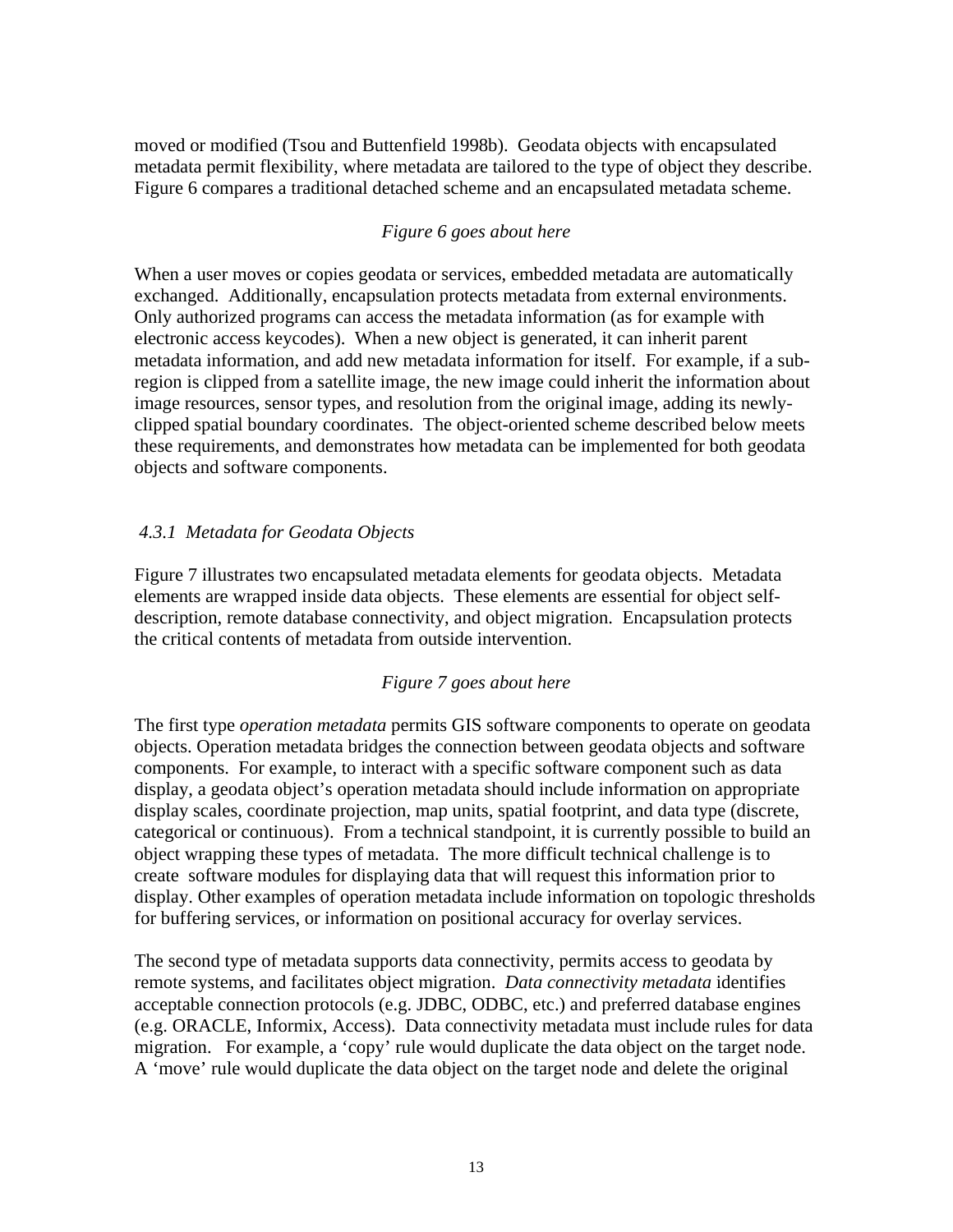object on the local node. A 'lifecycle' rule would dictate how long a migrated geodata object can reside at a target node.

The combination of XML and object-oriented databases can provide a possible implementation framework for metadata as described above. For example, a [San Diego Roads] data object might use XML elements to specify its metadata elements as follows:

### *Operation metadata:*

- Coordinate system: State Plane Coordinate California Zone VI
- Map Units: feet
- Data type: categorical attributes, line features
- Topology: Built and Cleaned
- Scale threshold for display:  $1/1,000,000 1/300,000$
- Positional Accuracy: 0.534 RMS

## *Data Connectivity metadata:*

- API-type: OLEDB
- Protocol: Socket based TCP/IP
- Default database: ORACLE 8i
- Data Migration rule: copy
- Lifecycle on Target Node: 1 week

With support of operation and connectivity metadata, distributed geodata objects will become more accessible, self-describing and self-managing. Distributed GIS nodes would be able to handle geodata objects more automatically and more efficiently. To reiterate, this type of metadata scheme is dependent upon creation of software components that request information from data objects prior to processing. At present, GIS software components request this information from the user, or based upon existing system defaults.

### *4.3.2 Metadata for GIS Software Components*

GIS software components must self-describe to interact dynamically with geodata objects, and with other software components. Component interfaces must be described to manage software connectivity with remote nodes. Figure 8 shows three metadata elements that are encapsulated to accomplish these dynamic exchanges.

### *Figure 8 goes about here*

*Operation requirements* metadata specifies input, output and data model(s) that a software object can interact with. For example, a buffer service will operate on a line with topology by generating a single envelope. Without topology, the buffer will generate a circle around each individual coordinate pair. A vector buffer service cannot operate on a raster data object. The buffer service must check for compatibility, by accessing the geodata object's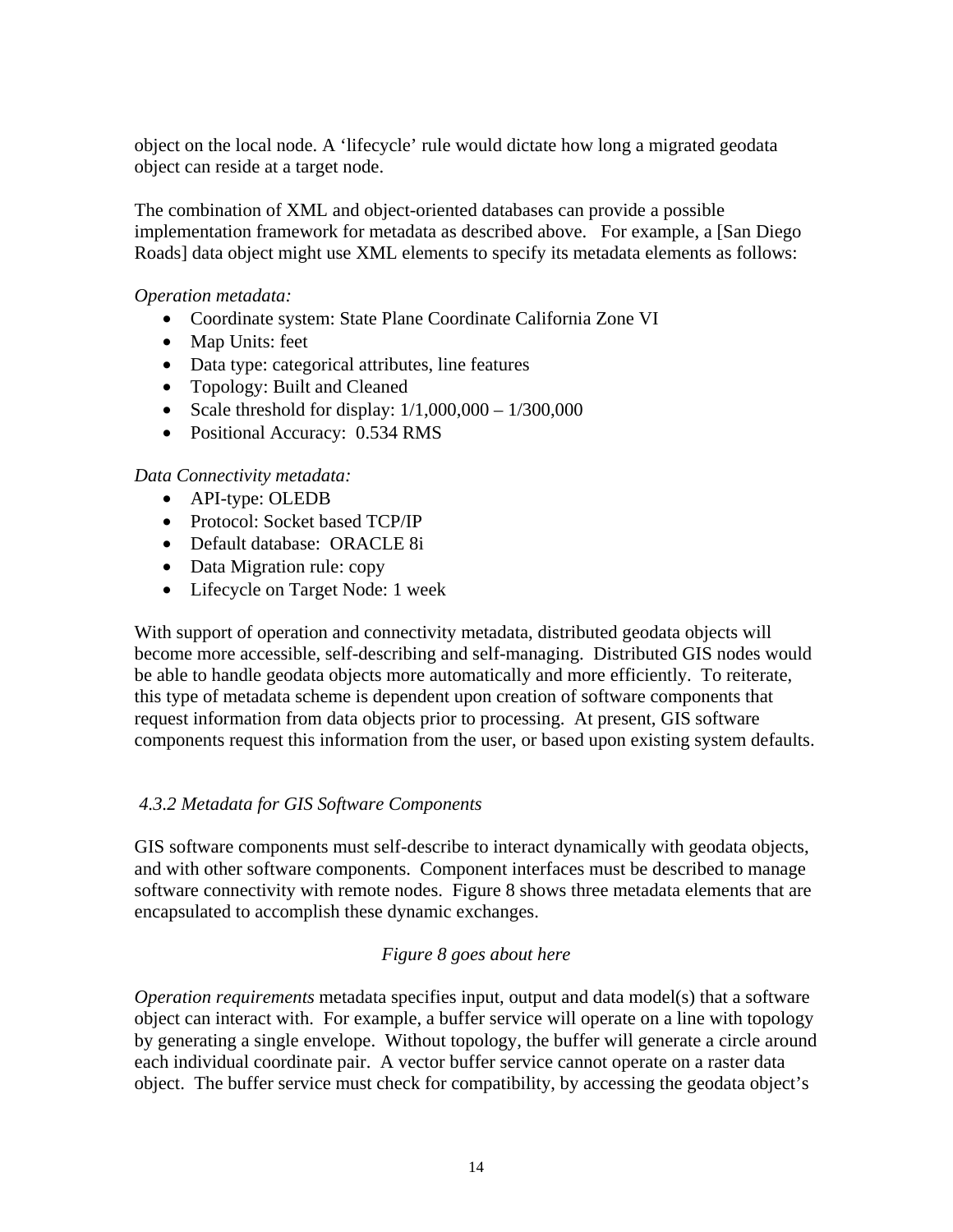operation metadata, and by publishing its own requirements metadata. If metadata are not available, the buffer service will fail.

A second metadata element is *system integration metadata*, which describes available functions, methods, and behaviors for collaborating with other GIS software components. Taking the hydrological modeling example once again, flow accumulation is often computed. The task cannot be accomplished without first computing flow direction. Hypothetically speaking, a dynamic architecture for distributed hydrologic modeling would require that the flow accumulation service collaborate with the flow direction service. Again, exchange of metadata will determine compatibility of data model (TIN or raster). Metadata must be exchanged to query the data volume (number of TIN nodes, or raster size), and so forth. System integration metadata must also include component migration methods. Currently, distributed component frameworks such as CORBA and DCOM already include system integration metadata in their design. As yet, GIS software suites do not incorporate system integration checks, likely because the code relies on consistency at creation time, not at run time. Changing to the latter form of coding requires much more attention by software engineers, thus this presents not only a technical but a cultural challenge.

Just as software must interact dynamically with data objects and with other software components, dynamic exchange of metadata is required for a software object to operate on other GIS nodes. The third metadata element *interface API metadata* describes the Application Programming Interfaces (APIs). As described above, APIs support remote connectivity in distributed environments. Here, metadata on APIs is exchanged to check that the code encapsulated in a distributed software component will run on a remote node, whether a component can be migrated, or launched remotely.

One possible implementation framework for GIS component metadata is to adopt the Web Service Definition Language (WSDL) as mentioned before. WSDL can be used to define all three types of software metadata. For example, a [Map display] service's component metadata might be described as follows:

*Operation requirements metadata:* 

- Topology: optional
- Map Units: required
- Coordinate system: required
- Positional Accuracy: optional

### *System Integration metadata:*

- Available functions: Zoom-in, Zoom-out, Pan, Redraw
- Disk requirement: 5MB
- Display requirement: Color
- Component migration method: Java RMI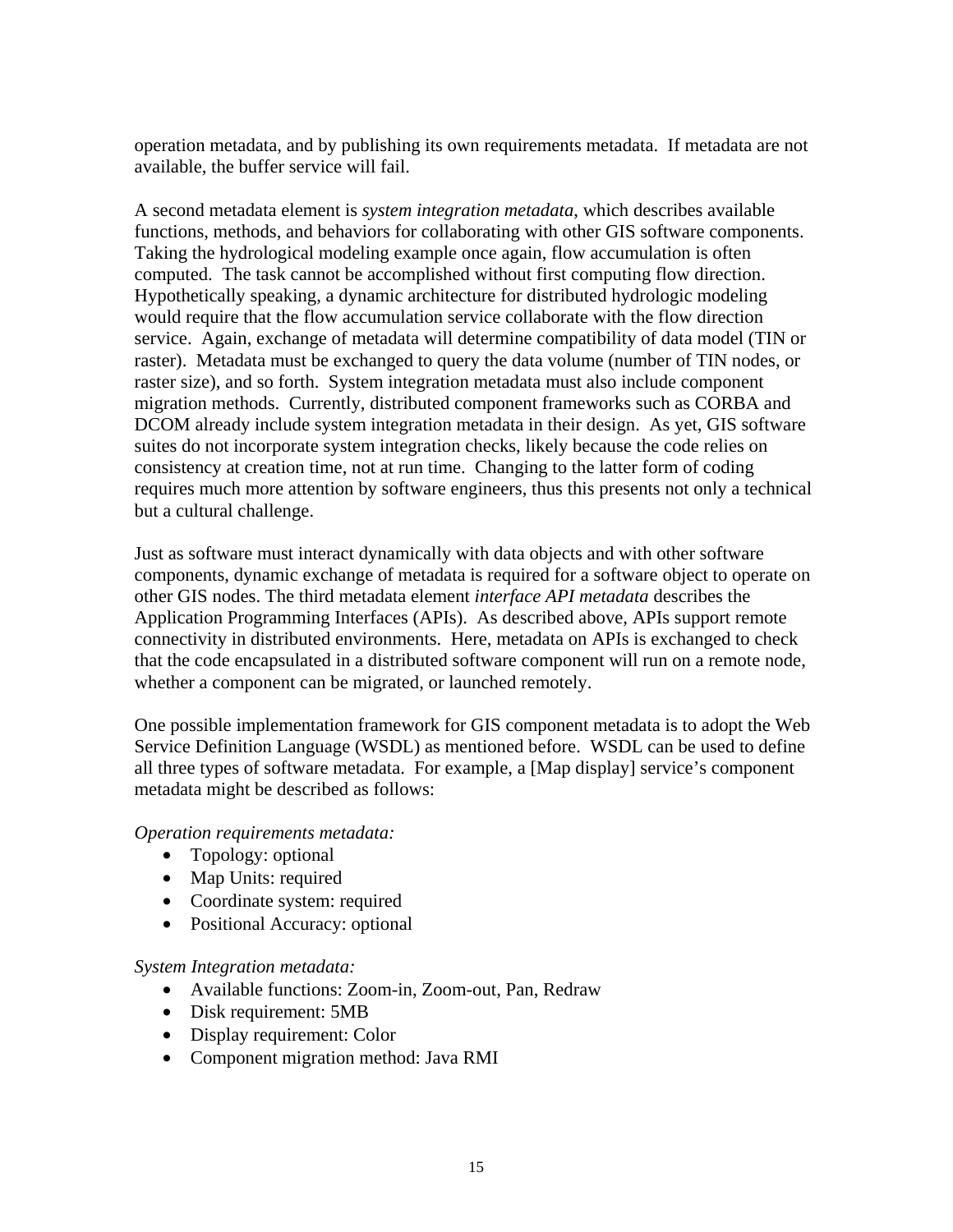## *Interface API metadata:*

- API type: Java 2D API
- API Protocol: SOAP
- API Runtime environment: Java Virtual Machine.

With specification of GIS operations, system requirements, interface connection and database connectivity, distributed GIS components can become reusable, modularized, self-describing, and self-managing. In spite of the existing technical impediments, we view the use of embedded metadata as key to interoperability and modularity for a distributed and dynamic GIServices architecture..

# *4.4 An Agent-based Communication Mechanism*

Within a traditional GISystems environment, a centralized system relies on previously established data models and command syntax. A distributed environment, on the other hand, is heterogeneous. Objects may be based on various data models, varied program syntax, and a range of component frameworks. Heterogeneity is bound to intensify with the increasingly complicated nature of GIS tasks. An agent-based communication mechanism will help to automate searching, locating, and binding data objects and software components across networks. An agent is an autonomous computer program with specific functions that respond to specific events. Agent communication tends to reduce user work and information overload (Maes 1994). Essentially, agents form the mechanism by which GIS nodes interact. Agent activities essential to distributing GIServices dynamically include filtering information, interpreting information, and making decisions (Knapik and Johnson 1998; Tsou and Buttenfield 1998a).

*A filter agent* helps at a minimum to locate requested information and to filter out elements according unnecessary to complete a specified task. A filter agent can play a more active role. If a specific task cannot be fully accomplished, the agent may suggest modifications or provide an alternate task completion strategy.

*An interpreter agent* conveys information from one node to another. In distributed network environments, heterogeneous data models and systems cannot communicate directly. An agent can bridge heterogeneous information "islands", translating different data types and models. To translate these correctly, the agent has to acquire knowledge and methods about translation procedures. The methods are encapsulated in the metadata.

*A decision agent* is more complicated than the other two types, and makes choices autonomously based on encapsulated knowledge and rules. The agent collects information about specific events in a network environment, such as migration and connectivity, and then decides which of several actions to invoke. In the case of migration versus connectivity, the decision would be based upon factors such as the network throughput, GIS node processing speed, data volume, and nature of the GIS service being requested.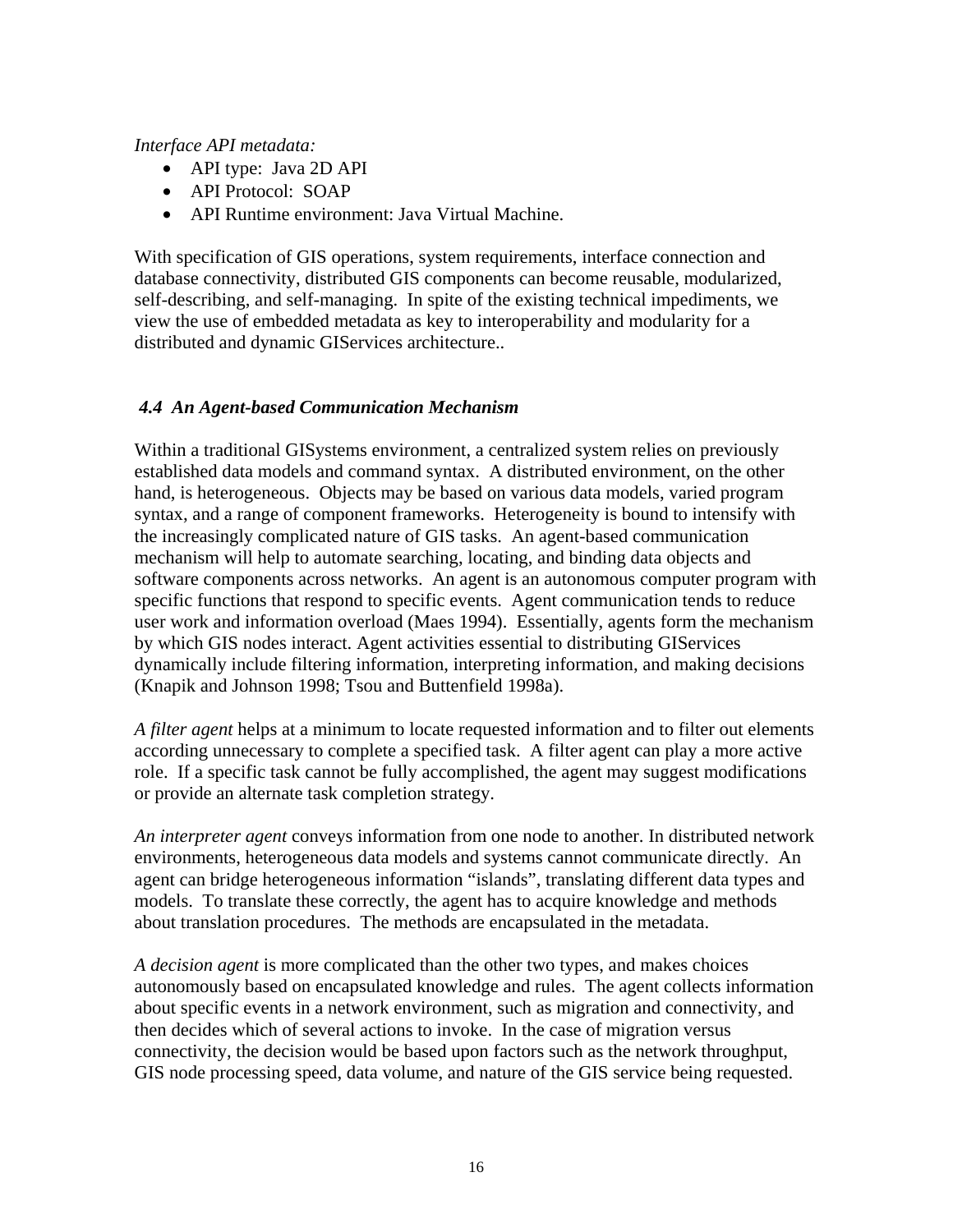A decision agent may analyze information about a specific event (such as a user request or a disk-full situation), and make a decision in collaboration with a user or with other agents. For example, a decision agent might detect whether a specific server is shutdown and connect a GIS node to another available server. In some cases, the agent decision is based on rules defined by users or other agents. Decision rules therefore require appropriate interfaces between users and agents. Collaborations among agents require formalized agent interaction mechanisms, and a well-defined hierarchy to resolve communication conflicts.

Two implementation approaches can be adopted to implement agent-based communication. The first approach defines three different agent types (filter, interpreter, and decision maker) that play a permanent role in the network environment. The alternative approach is more difficult to implement, and grants each agent multiple roles in their runtime cycle. For example, a single agent can act as a filter in one situation and an interpreter in another. Dynamic agent roles improve flexibility but are more difficult to code and manage. Dynamic agents are implemented as objects with polymorphism that allows an object to display multiple behaviors. With polymorphism, a single agent can interact differently with other agents, and produce different but appropriate outcomes.

How to design an appropriate communication protocol presents another challenge for the design of software agents. Agent communication protocol differs from traditional network communication protocol, such as Transport Control Protocol (TCP) and Internet Protocol (HTTP) (Peterson and Davie, 1996). Agent communication protocol supports high-level, application-oriented communications that include the exchange of knowledge bases, userdefined rules, control of agent behaviors, and interactions between agents and systems (FIPA, 1998). One agent communication protocol is developed by adopting Knowledge Query and Manipulation Language (KQML). KQML is a language and protocol developed by ARPA Knowledge Sharing Effort, developing techniques and methodology for building large-scale knowledge bases that are sharable and reusable (Bradshaw, 1997; Weiss, 1999).

Currently, several agent systems have been proposed or are under development in the computer industry and academic departments, such as Telescript by General Magic, Tacoma at Cornell University, Agent Tcl at Dartmouth College, Aglets by IBM, Voyager by ObjectSpace, Concordia by Mitsubishi Electric, Ajanta at University of Minnesota (Weiss, 1999). In the cartography community, the AGENT (Automated Generalization New Technology) project developed by Lamy and Weibel (Lamy et al. 1999) demonstrates the great potentials of agent based methodologies in providing solutions in autonomous map generalization.

With the help of a encapsulated metadata scheme, network communication strategies, and LEGO-like data and software components, a dynamic architecture for GIServices can be built on-the-fly when users request GIS tasks. Software agents collaborate as follows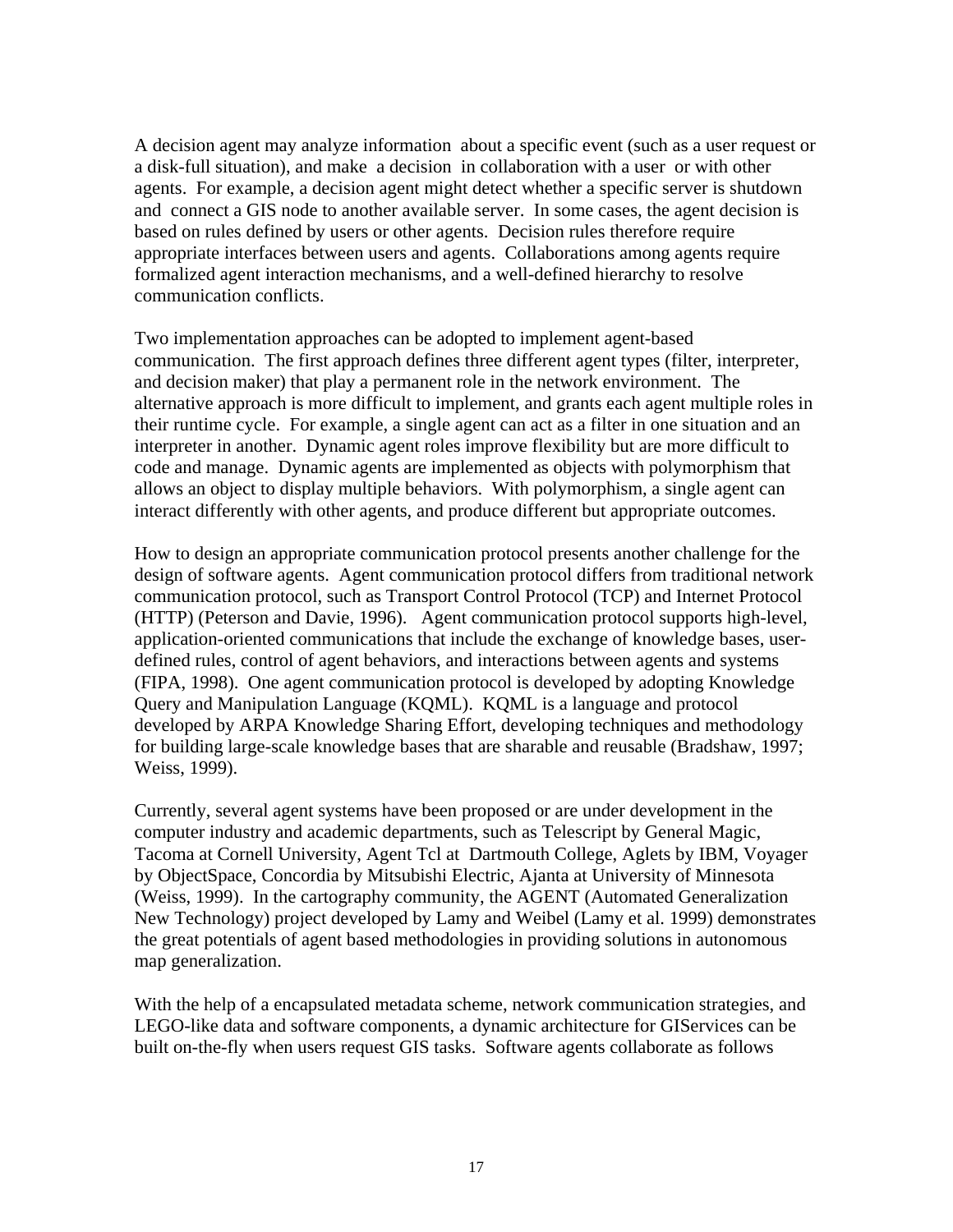among several GIS nodes, which form the basic processing units in a distributed and dynamic GIService environment.

# **5. Implementing Distributed GIServices**

To provide truly dynamic GIServices, the implementation has to abandon traditional concepts associated with a clients/server architecture, and adopt a GIS node architecture, as described at the beginning of this paper. To collaborate, GIS nodes require network access capability, and four containers (Figure 9). All GIServices and tasks can be accomplished through collaboration between GIS nodes using these elements.

# *Figure 9 goes about here*

The *hardware profiles* container stores all hardware and operating system information about the GIS node. This information is automatically retrieved from the operating system and updated whenever the hardware and peripherals are modified. The hardware profile container also includes metadata about network performance and node-to-node network connectivity (in real time). Machine agents (described below) use hardware profiles as one criterion for deploying services.

*GIS component* containers store software modules. Several commercial products such as ActiveX and the Java Virtual Machine currently implement software containers. In general, GIS component containers integrate software modules either locally (using "plugand-play mechanisms) or remotely (using remote invocation). Agents use these containers to download or distribute software modules. GIS component containers provide universal, virtual environments for GIS components to launch on different types of GIS platforms.

*Geodata object* containers store geodata and associate them with different database engines. Geodata are stored in and retrieved from containers based on their encapsulated metadata. Geodata object containers also serve as packaging ("wrappers") to migrate geodata from one node to another.

*Agent containers* hold different types of agents including mobile agents transferred from another GIS node. Agent containers facilitate communication between agents and between other containers in a GIS node. As shown in Figure 9, machine agents, component agents and geodata agents are stored in the container and communicate with each other.

With these four containers, each GIS node becomes an independent GIS-processing unit, able to perform a complete GIS task, to respond to requests from other nodes, and to initiate GIService requests. GIS nodes broaden the capability of an isolated system into a group-based, collaborative network. Figure 10 illustrates a conceptual design of three possible collaborations among GIS nodes, across a local area network, across an Intranet, and Internet-wide.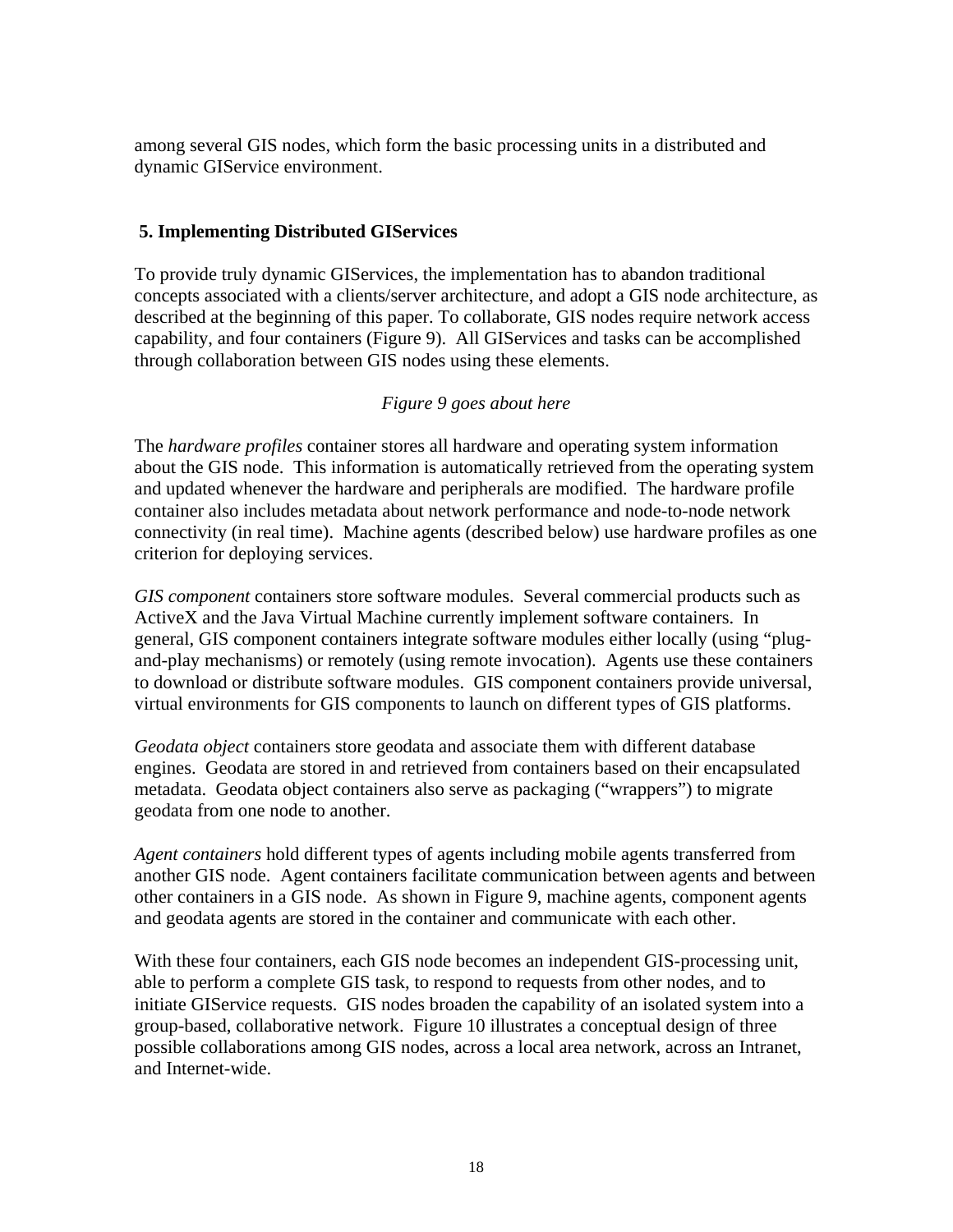# *Figure 10 goes about here*

Interaction with GIS nodes in the local area network brings benefit from proprietary data sharing and integration inside a secure local environment, such as an office building or a department. Collaboration can extend to the Intranet to share data and software modules within a company or a university. Internet-wide collaboration can distribute GIServices nationally and globally. For example, a GIS modeling task can be distributed from a GIS node in the Geography Department at the University of Colorado to request data and software from other universities, federal agencies and commercial organizations. At present, users must initiate collaborations one at a time, in preparation for initiating a GIS task. In a dynamic architecture, the act of requesting a GIService will initiate collaboration. With distributed collaboration, the learning curve for novice users may be damped down; advanced GIS users can tackle more complicated research and analysis. With a scalable dynamic architecture and independent processing units, all GIS users can accomplish tasks more efficiently and effectively.

To illustrate the potential of GIS nodes and software agents, the following user scenario illustrates how collaborations between GIS nodes and software agents could benefit GIS applications. This scenario emphasizes distributed GIS procedures, automatic data conversion, and the efficient use of computing resources.

### *Scenario Description:*

A GIS spatial analyst, Dick, wants to locate a new Wal-Mart store in Boulder. He needs to obtain related map information and perform a GIS overlay analysis for this task. The following criteria must guide the Wal-Mart site selection:

- 1. The land use must be commercial urban.
- 2. The site must lie above the 500 year flood plain.
- 3. The site must be located within 200 meters of a major road.
- 4. The neighborhood within 1 mile of candidate sites should have appropriate demographic characteristics: annual salary > \$50,000, median age < 40 and population density  $> 1,000$  people per square mile.
- 5. The optimal site fulfills criteria 1-4 and has the lowest land value.

Based on this scenario, Dick will need the following data for his GIS analysis: Land use, Flood zones, Roads, block level Census data, and Land values and parcel records.

### *Figure 11 goes about here*

The site selection criteria must be converted into specific tasks in order to direct the behaviors of software agents and the collection of geodata. The following list is the task request submitted by Dick based on this GIS scenario.

*Task Request (submitted by Dick):*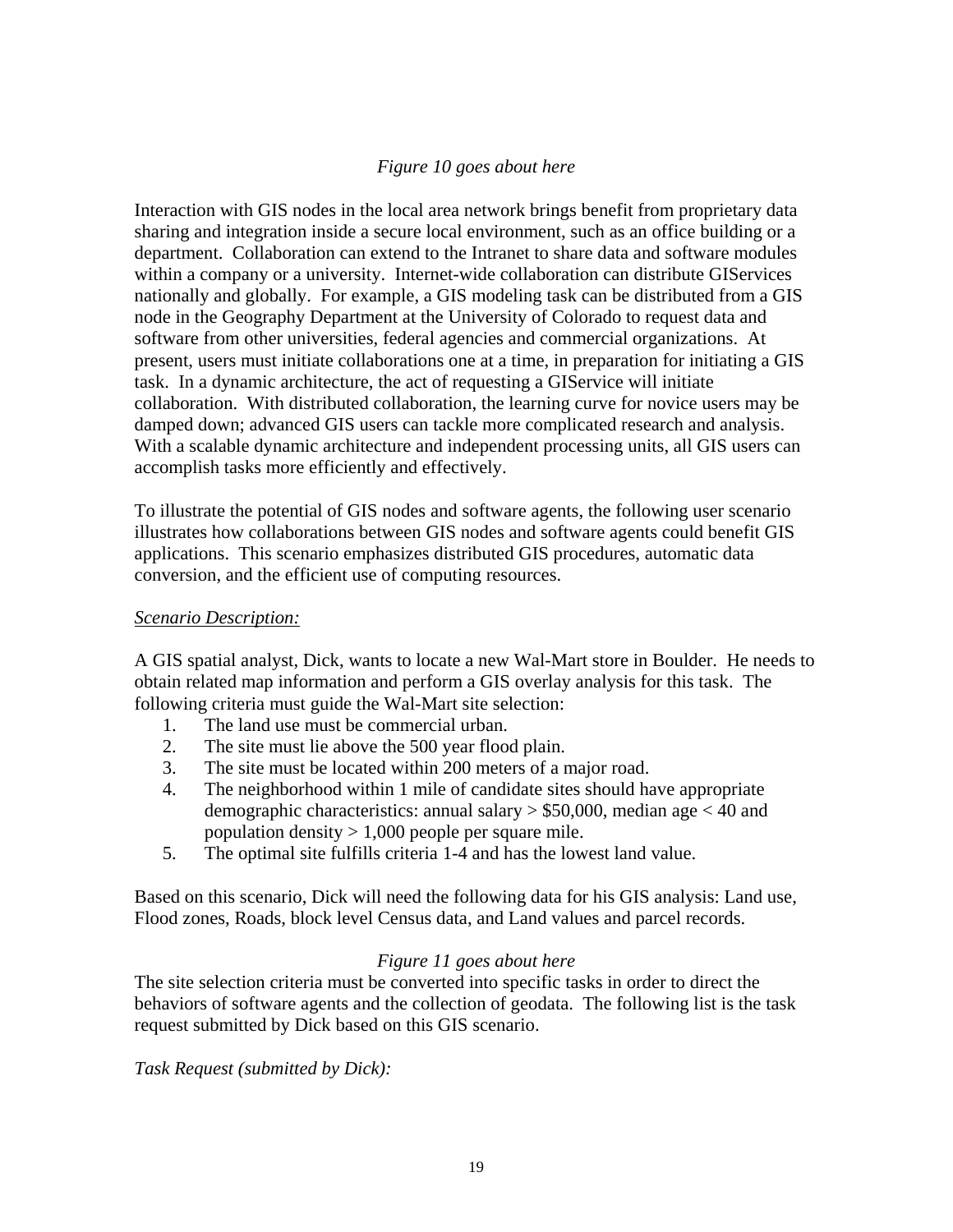- 1. Create geodata land-use-select: Select all land use = "commercial urban".
- 2. Create geodata flood-polys500: Select flood plain polygons = "500 year flood plain". (A raster alternative is possible).
- 3. Create geodata road-buffer200: Buffer Roads to 200 meters.
- 4. Create geodata Landscape: Overlay land-use-select, flood-polys, and road-buffer200.
- 5. Create geodata Candidate-sites: Clip Census block polygons by Landscape (retain whole blocks).
- 6. Create geodata Refine Sites: Query Candidate-Sites = annual salary  $> $50,000$  AND median age  $< 40$  AND population density  $> 1,000$  people per square mile
- 7. Create geodata Final-sites: Spatial Query Refine Sites by Land Parcel Value.
- 8. Query Final Sites = Parcel Value [MINIMIZE].

Software agents will help Dick to collect geodata. Dick sends his Task Request (Figure 11) to the software agent container residing on his GIS node (his workstation). A software agent encapsulates sub-requests to data servers specified in the GIS node service directory. Some sub-requests will involve additional agents, but for simplicity we will deal with only a single agent for this scenario. One sub-request (to query census demography within a 1-mile buffer of each proposed site) requires Census data that is resident on Dick's node. It is logical that an agent will check the local node prior to broadcasting a request; thus criteria (or sub-requests) may achieve responses in a different order than Dick specifies. Other sub-requests require the agent to request geodata across the network, for example to migrate Road geodata from the Colorado Department of Transportation's data clearinghouse. The agent monitors an event loop and updates status as geodata for each sub-request achieves a response.

The Task Request involves a series of GIS operations, including overlay and buffering. The procedure is the same as for geodata collection: the agent encapsulates sub-requests to do the processing for each criterion, checking the local node before broadcasting network requests to migrate or copy software components. In this scenario, both procedures are available on Dick's node. As for the geodata sub-requests, the agent monitors an event loop and updates status as each sub-request achieves a response. As each geodata set becomes available, the buffering component (or overlay component) and geodata will negotiate by exchanging encapsulated metadata to determine compatibility with the dataset, hardware requirements. It is possible that the agent encapsulate the compatibility negotiations when broadcasting sub-requests, to avoid downloading inappropriate data. Pre-processing analysis forms another type of negotiation. For example, each geodata set will need to be clipped; and this forms one type of overlay analysis.

By applying the software agents, Dick will not need to worry about the local system resources, actual data implementation or other mechanics underlying the task. He will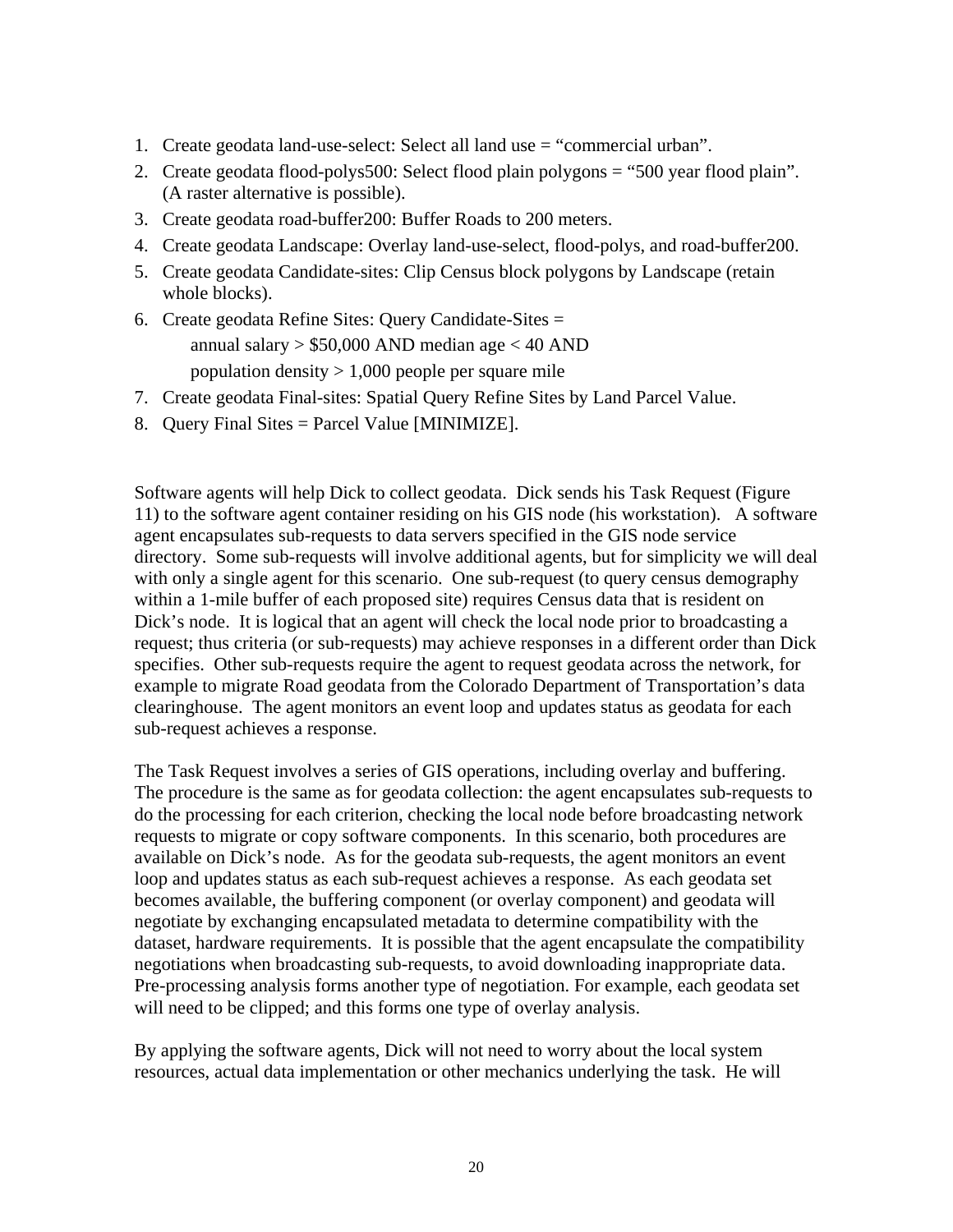focus on translating the model into a workable Task Request, and on establishing suitability thresholds (as for example median age). This is of course a very simple scenario, and much is left unaccounted for, as for example availability of appropriate data, a local GIS node with full processing resources, a stable network, the sequencing of GIS buffers and overlays to generate the final suitability model, the syntax of the task request, etc. Many of these relate to barriers and impediments discussed throughout this paper. But the scenario demonstrates how the three pieces of a dynamic architecture could interlock to provide LEGO-style GIS processing in a dynamic and distributed environment.

#### **6. Discussion and Conclusion**

The adoption of distributed component technologies, agent-based communication, and encapsulated metadata, leads to a dynamic GIService architecture able to provide flexible, dynamic, and comprehensive GIServices. Implementation will force the envelope on technical and institutional constraints, such as vendor-dependency, complex software specification and implementation of flexible standards, to insure compatibility across different component frameworks and heterogeneous databases. To deploy a dynamic GIService architecture, the GIS community must work together to confront these limitations. The following discussion illustrates the major impediments to adopting dynamic GIService architecture, from various stakeholder perspectives.

The system developer's perspective alludes to many continuing technical impediments. First, selecting the right component technology for distributed GIServices is extremely difficult. The selected technology must provide a robust, secure, and efficient communication mechanism via the Internet/Intranet. Security and stability will remain major considerations for distributed GIServices, because many geospatial datasets and services are valuable and critical. Network vulnerability can cause serious problems for GIServices, due to viruses, hackers, and network traffic jams. Inevitably, distributed GIServices will face security problems because a GIS node cannot effectively monitor distributed objects shared across the Internet. An associated issue involves the challenge to integrate distributed solutions with legacy systems. Many valuable GIS datasets and programs reside in legacy systems that provide essential services for the scientific and lay public. Current distributed component technologies provide certain approaches to integrate legacy systems, such as "object-wrapping" and middleware solutions. However, these approaches may reduce the performance of legacy systems, or simply prove incompatible.

Second, customizing existing technologies for distributed GIServices forms a major implementation challenge. Since distributed component technologies and web services are not designed specifically for GIServices, many requirements of GIServices are not taken into account. For example, existing technologies do not account for the complexity of geodata models and functions, or for the huge volume of geospatial databases and digital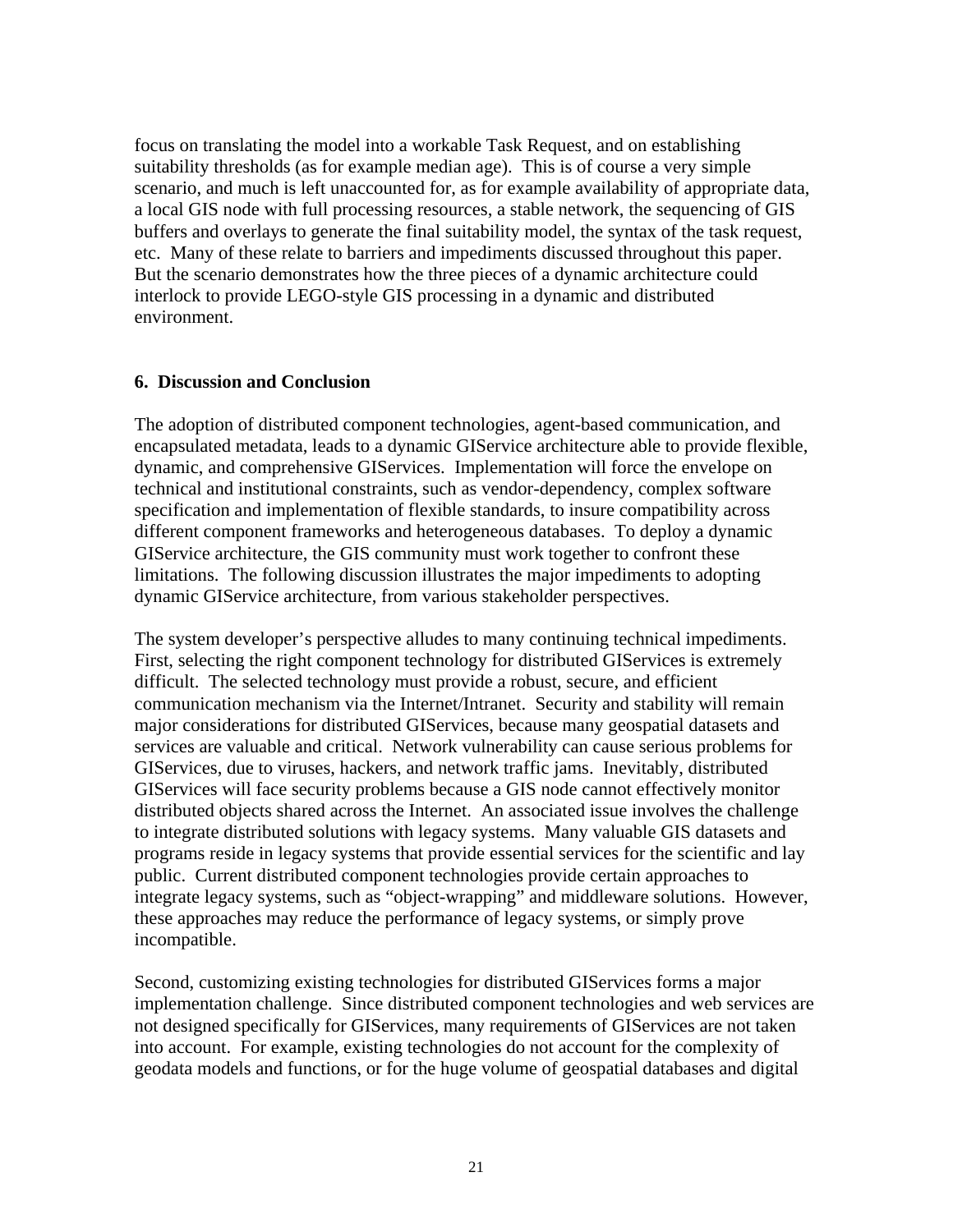image archives. More important perhaps are the special characteristics of geospatial information, including scale-dependent geometry and content, spatial dependency and spatial heterogeneity, and relationships between measurement dimensions (Yuan et al. 2001). Adding adequate GIS functions and APIs to establish a high-level functionality to accommodate these special characteristics are essential for the successful distribution of GIServices, and increase system development time and complexity incrementally.

From the perspective of vendors, integrating different component technologies is at present an expensive and presently unnecessary hindrance. Many people think that a "superior" technology will guarantee successful adoption and popularity in the future (this is the "Adopt it and they will come" argument). However, in many cases the computing industry does not adhere to this belief. Examples include the failure of the NeXt operating system, of OpenDoc, and of IBM's OS2 operating system. In practice, the "best" technology does not ensure automatic acceptance. Vendor support, marketing strategies, and usability feedback can ensure or derail the future development of any technology. Thus, the choice of an appropriate distributed component technology requires consideration of technical features, implementation details, and actual experience in practice.

Inevitably, GIServices will have to tolerate heterogeneous frameworks because no distributed component technology will be optimal for all kinds of tasks. A robust technology should integrate with, and migrate into different frameworks. Currently, most distributed component technologies have proposed solutions for integrating to future technologies. However, little evidence demonstrates that these proposals will work. Software vendors are still partially or completely hesitant to integrate their technology with other vendors' because of marketing considerations. The GIS community should encourage vendors to adopt a true integration of distributed component technologies; it will not happen automatically. It is dangerous for the GIS community to just wait and see what happens in the commercial sector.

From the perspective of users, it is important to keep in mind that the goal of all the effort in revising system design is to maximize capabilities. Traditional GISystems do not provide users with flexible and dynamic services. Future GIServices should innovate functions instead of simply mimicking current capabilities. Putting traditional GISystems on-line is not equal to distributing GIServices. The GIS community will invent new tasks, such as digital libraries, distance learning, cyberspace navigating, network-based decision support systems, virtual tourism, etc. that cannot be supported by current GIS functionality. Innovative capabilities will energize the development of distributed GIServices and provide users with better, more comprehensive tools.

To summarize, the GIS community needs to consider the advantages and the disadvantages of distributed GIServices, and to acknowledge the very compelling arguments of all stakeholders prior to adoption. The following paragraphs itemizes the major advantages and disadvantages of dynamic, distributed GIServices in comparison with traditional GISystems.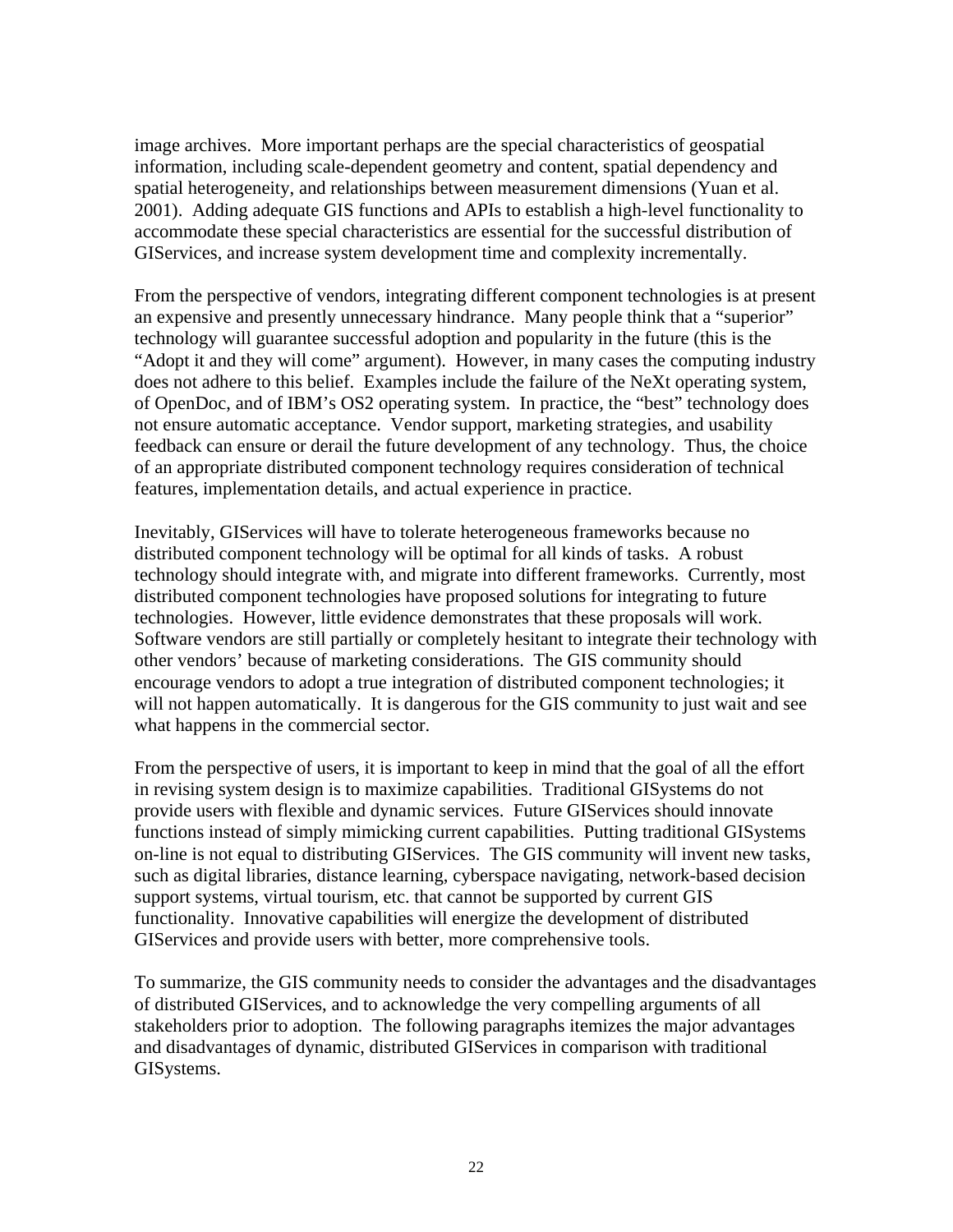Several advantages are easily identified. Flexible integration of heterogeneous data models and software components would mean working with no bigger GIS software suite than is appropriate for a task. The reduced requirements for local computing resources would additionally speed implementation of mobile GIS computing as well as facilitate adoption across both sides of the Digital Divide. Modular, customizable services based on reusable programming code can reduce development costs for new services, and move access to GIServices to a more equitable status. Intelligent management of geospatial information through encapsulated metadata should by itself promote easier updates, help to monitor uncertainty levels and thus improve usability. Self-broadcasting metadata can reduce risks in cases where decisions based on GIServices must be made quickly.

Several disadvantages must be respected, regardless of one's enthusiasm about distributed technologies. All allude to the extra costs associated with distributed communication (Schroeder 1993). These include node failures, service failures, possibility of unreliable communication or disconnected network links, over which a user or developer may have little control. Complicated software architectures will be more difficult to design , to integrate, and to maintain with changing technology, and this has implications for system administrators as well. The issues associated with security apply to systems, services, and data equally.

In the opening keynote address of the 14th Symposium on Reliable Distributed Systems, Malek (1995, p. xii) alluded to the uncertainties associated with moving to open architectures. His statements apply especially as our community considers adopting the new, distributed GIS paradigm. He said:

- Past: Mainframes = Sanity and Order;
- Present: Open Systems = Insanity & Chaos;
- Future: Closed & Open Systems = Peaceful Coexistence

In the past, traditional GIS implied "sanity and order" because they reside on closed systems and architectures. As the development of GIServices begins to shift into a distributed paradigm, things become chaotic for all the reasons discussed above. With the support of industrial standards and progress of network technologies, GIS users hope to utilize distributed GIServices from both their standalone PCs or Workstation and networkbased distributed GIS nodes, in an easy and friendly way. Developers and vendors face a daunting task of having to re-think how GIServices are delivered, and through what channels. Coordination and collaboration present a cultural barrier to distributed GIServices that may be far more obstructive than the technical engineering aspects.

The truth of the matter is that a fully open GIServices architecture may not survive in a free market economy without considering economic incentives, and furthermore will not be adopted until the GIS community identifies collaborative as opposed to competitive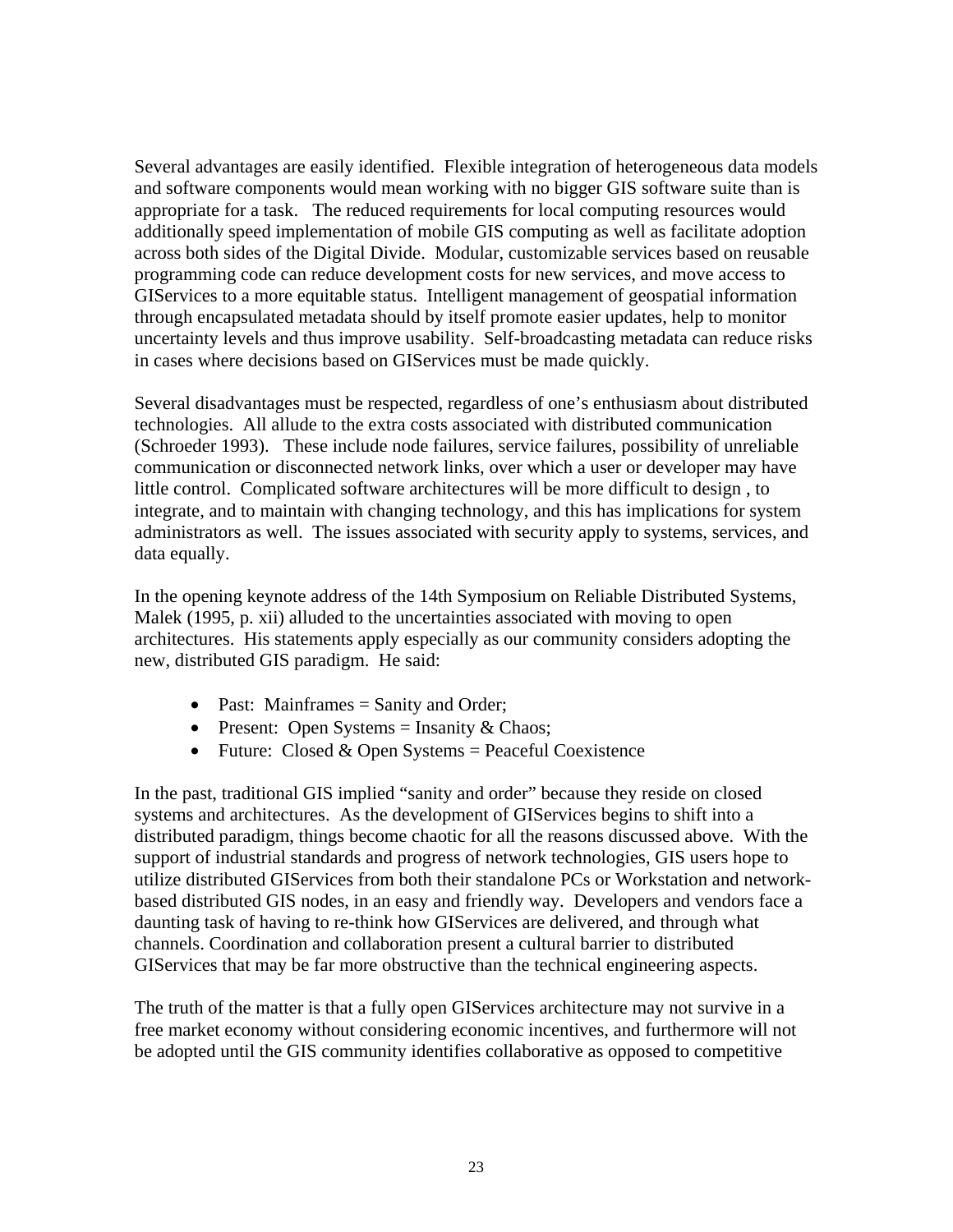solutions to institutional and economic barriers, regardless of what information technologies emerge. This paints a potentially dark canvas, but it need not remain so. Ultimately distributed GIServices should help all stakeholders in the GIS community to communicate, interact, and learn from each other. It is hoped that these barriers and impediments will be explored and answered by the efforts of spatial scientists, information scientists, and computer scientists in the future.

#### **Acknowledgements**

This paper forms a portion of the Web-based GIServices project, sponsored by the NASA ARC project. Funding by the NASA ARC program is greatly appreciated. Matching funds from the San Diego State University Foundation and from the University of Colorado are also acknowledged. We thank the anonymous reviewers whose comments helped to sharpen the focus of our discussion.

#### **References**

- Aronoff S 1989 *Geographic Information Systems: A Management Perspective*. Ottawa, Canada, WDL Publications
- Baldonado M, Chang C K, Gravano L, and Paepcke A 1997 The Stanford Digital Library Metadata Architecture. *International Journal on Digital Libraries* 1: 108-121
- Bishr-Yaser M S 1996 A Mechanism for object identification and transfer in a heterogeneous distributed GIS, In *the Proceedings of the 7th International Symposium on Spatial Data Handling*, August 12-16, 1996, Delft, The Netherlands, IGU: A.1-A.13
- Bradshaw J M (ed) 1997 *Software Agent*. Menlo Park, California, AAAI Press

Brûlé M R 2002 Deciphering .NET for GIS. *Geospatial Solutions* June 2002 12(6): 32-37

- Buehler K and McKee L (eds) 1996 *The Open GIStm Guide: Introduction to Interoperable Geoprocessing*, Wayland, MA, Open GIS Consortium, Inc.
- Buehler K and McKee L (eds) 1998 *The Open GIStm Guide: Introduction to Interoperable Geoprocessing and the OpenGIS Specification* (Third Edition). Wayland, MA, Open GIS Consortium, Inc.
- Buttenfield B P 1997 The Future of the Spatial Data Infrastructure: Delivering Geospatial Data. *GeoInfo Systems* 7(6): 18-21
- Buttenfield B P 1998 Looking Forward: Geographic Information Services and Libraries in the Future. *Cartography and Geographic Information Systems* 25(3): 161-171
- Buttenfield B P and Goodchild M F 1996 The Alexandria Digital Library Project: distributed library services for spatially referenced data. In *Proceedings of GIS/LIS'96 ,* Denver, Colorado, November 19-21, 1996: 76-84
- Buttenfield B P and Tsou M H 1999 Distributing an Internet-based GIS to Remote College Classrooms. In *Proceedings of ESRI International User Conference*, San Diego,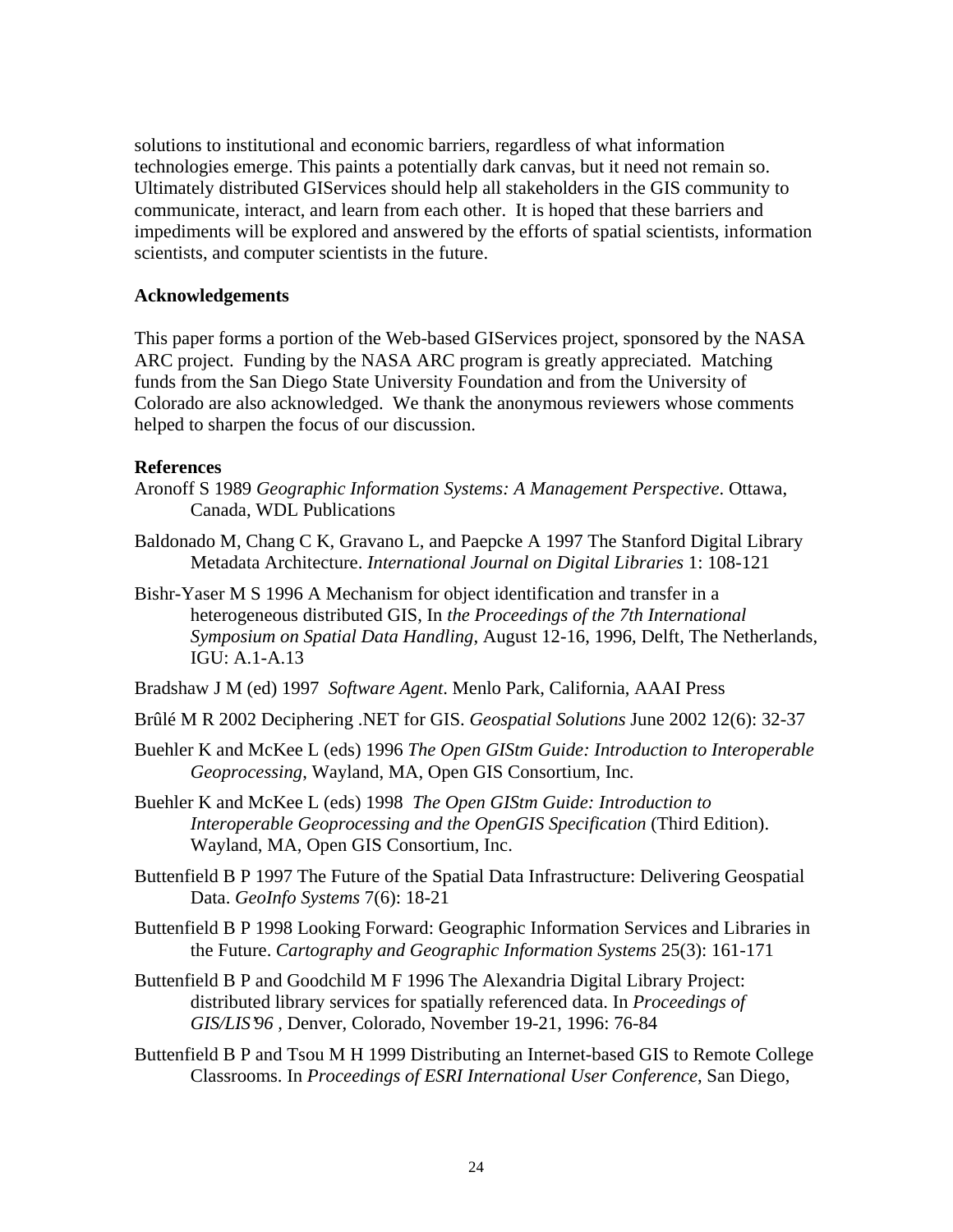California, CD-ROM. ESRI. URL: <http://greenwich.colorado.edu/babs/esri/P634.htm>(date: 1-11-2002)

- Cauldwell P, Chawla R, Chopra V, Damschen G, Dix C, Hong T, Norton F, Ogbuji U, Olander G, Rchman M A, Saunders K, and Zaev Z 2001 *Professional XML Web Serviecs.* Birmingham, UK, Wrox Press Ltd.
- Craig W J 1998 The Internet Aids Community Participation in the Planning Process. *Computer, Environment and Urban Systems* 22(4): 393-404
- Federal Geographic Data Committee (FGDC) 1995 *Content Standards for Digital Geospatial Metadata Workbook*, Version 1.0. Reston, Virginia, FGDC/USGS
- Foundation for Intelligent Physical Agents (FIPA) 1998 *FIPA 97 Specification, Part 2: Agent Communication Language,* Version 2.0. Geneva, Switzerland, FIPA. <http://www.fipa.org/spec/fipa97.html>(date: 5-11-2000).
- Frew J, Freitas N, Hill L, Lovette K, Nideffer R, and Zheng Q 1998 The Alexandria Digital Library System Architecture. In Strobel J and Best C. (eds) 1995 *Proceedings of the Earth Observation & Geo-Spatial Web and Internet Workshop '98* (Salzburger Geographische Materialien, vol. 27). Salsburg, Instituts für Geographie der Universität Salzburg. URL: <http://www.sbg.ac.at/geo/eogeo/authors/frew/frew.htm>(date: 5-11-2000)
- Ganti N and Brayman W 1995 *The Transition of Legacy Systems to a Distributed Architecture*, New York, John Wiley & Son, Inc.
- Goodchild M F 1997 Towards a Geography of Geographic Information in a Digital World. *Computers, Environment and Urban Systems* 21(6): 377-391
- Goodchild M F 2000 Communicating Geographic Information in a Digital Age*. Annals of the Association of American Geographers* 90(2): 344-355
- Gosling J and McGilton H 1996 *The Java Language Environment,* A White Paper. Sun Microsystems. URL: [http://www.Java.sun.com/docs/white/langenv/](http://www.java.sun.com/docs/white/langenv/) (date: 5-10-2000)
- Huang B and Worboys M F 2001 Dynamic Modelling and Visualization on the Internet. *Transactions in GIS* 5(2): 131-139
- Huse S M 1995 *GRASSLinks: A New Model for Spatial Information Access in Environmental Planning*. Unpublished doctoral dissertation, University of California at Berkeley, Berkeley, California, USA
- ISO/TC 211/WG 1 1998 *Geographic Information Part 2: Overview*. ISO/TC 211-N541, ISO/CD 15046-2
- ISO/TC 211/WG 3 1998 *Geographic Information Part 15: Metadata*. ISO/TC 211-N538, ISO/TC 211-N538, ISO/CD 15046-15
- Knapik M and Johnson J 1998 *Developing Intelligent Agents for Distributed Systems: Exploring Architecture, Technologies and Applications*. New York, McGraw-Hill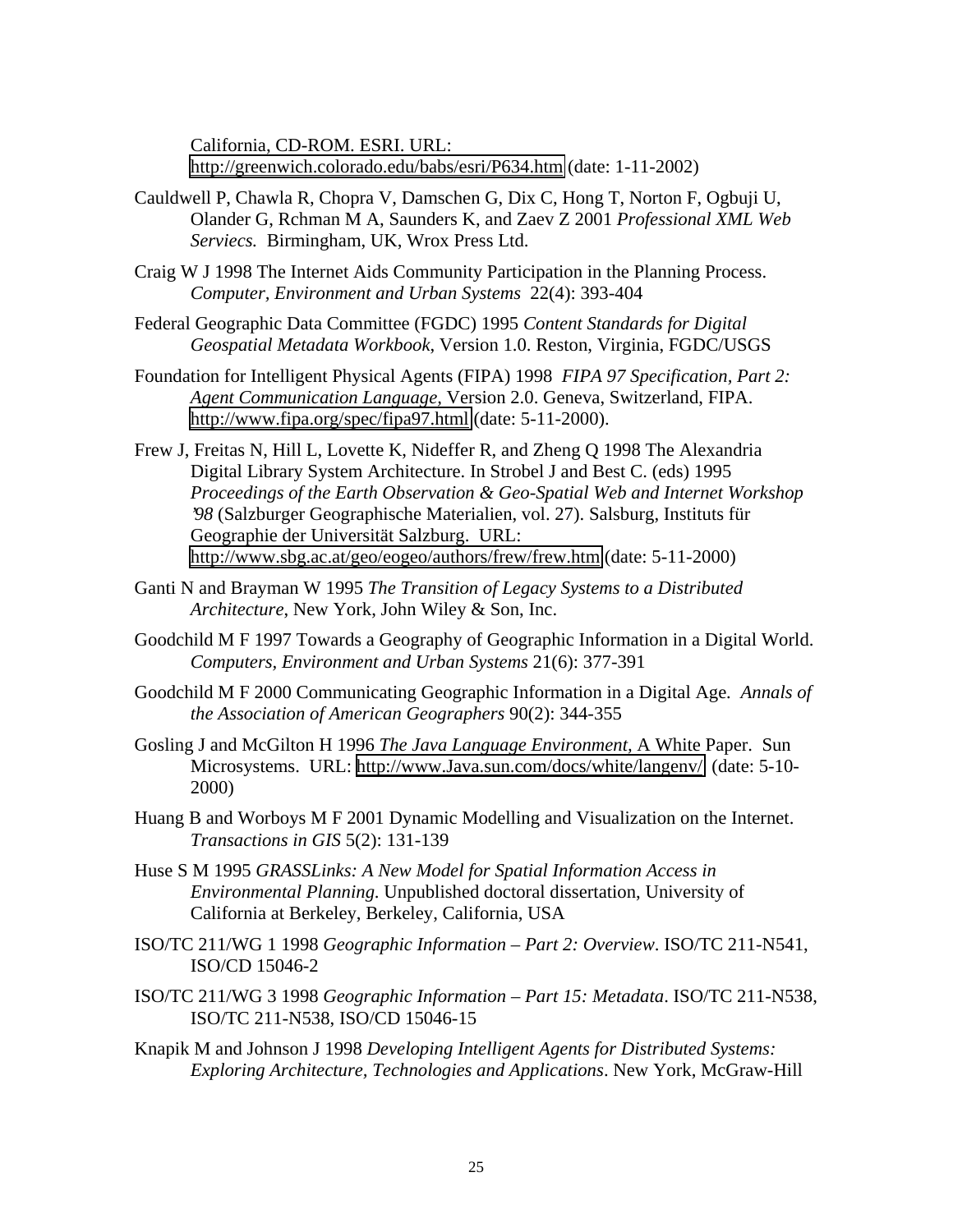Kraak M-J and Brown A 2001 *Web Cartography.* London, Taylor & Francis

- Kuhn W 1997 Toward Implemented Geoprocessing Standards: Converging Standardization Tracks for ISO/TC 211 and OGC. White Paper, ISO/TC 211-N418
- Lamy S, Ruas A, Demazeu Y, Jackson M, Mackaness W, and Weibel R 1999 The Application of Agents in Automated Map Generalisation. Paper presented in the 19th International Cartographic Conference in Ottawa, August 20, 1999 <http://agent.ign.fr/public/ica/index.html>(date: 7-7-2002)
- Li B 1996 Issues in Designing Distributed Geographic Information Systems, In *Proceedings of GIS/LIS'96*, November 19-21, 1996, Denver Colorado, ACSM: 1275-1284
- Li B and Zhang L 1997 A Model of Component-oriented GIS. In *Proceedings of GIS/LIS'97,* October 28-30, 1997, Cincinnati, Ohio, ACSM: 523-528
- Maes P 1994 Agents that Reduce Work and Information Overload. *Communications of the ACM* 37(7): 31-40
- Malek M 1995 Opening Keynote Address: Omniscience, Consensus, Autonomy: Three Tempting Roads to Responsiveness, In *Proceedings of the 14th Symposium on Reliable Distributed Systems*, September 13-15, 1995, Bad Neuenahr, Germany, IEEE Computer Society Press, Los Alamitos, CA: xii-xiv
- Montgomery J 1997 Distributing Components, *BYTE* 22(4): 93-98
- National Science Foundation 1994 NSF Announces Awards for Digital Libraries Research. Washington, DC, NSF PR94-52
- National Science Foundation 1998 Digital Government Program Announcement, Washington, DC, NSF PR98-121
- Newcomer E 2002 Understanding Web Services: XML, WSDL, SOAP, and UDDI. Reading, Massachusetts, Addison Wesley
- Open GIS Consortium, Inc. (OGC) 1998 *The OpenGIS Abstract Specification,* Version 3. Wayland, M, Open GIS Consortium, Inc., URL: <http://www.opengis.org/techno/specs.htm>(date: 5-11-2000).
- Orfali R and Harkey D 1997 *Client/Server Programming with Java and CORBA*. New York, John Wiley & Sons, Inc.
- Orfali R, Harkey D, and Edwards J 1996 *The Essential Distributed Objects Survival Guide*. New York, John Willey & Son, Inc.
- Ostensen O 1995 Mapping the Future of Geomatics. *ISO Bulletin,* December 1995: 13-15
- Petrik K 2002 Internet-Based Geographic Information Services in College Classrooms. Unpublished Master's Thesis, Department of Geography, University of Colorado.
- Peng Z-R and Nebert D D 1997 An Internet-Based GIS Data Access System. *Journal of Urban and Regional Information Systems* 9(1): 20-30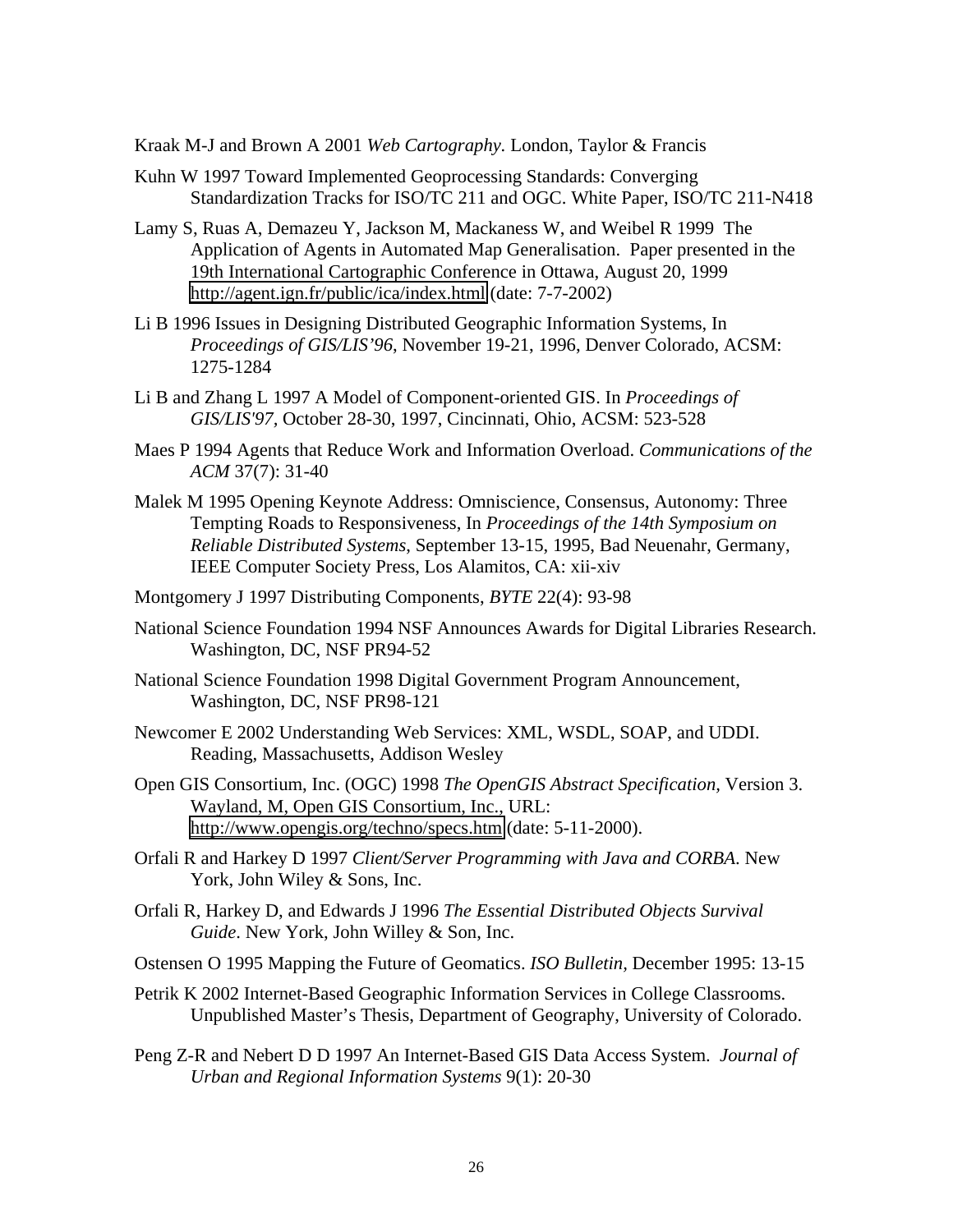- Peterson L L and Davie B S 1996 *Computer Networks, a Systems Approach*. San Francisco, California, Morgan Kaufmann Publishers, Inc.
- Peterson M 1997 Cartography and the Internet: Introduction and Research Agenda. *Cartographic Perspectives* 26: 3-12
- Pleas M 2000 Microsoft .NET . *PC Magazine*, December 5, pp. IP01-IP08.
- Plewe B 1997 *GIS Online: Information Retrieval, Mapping, and the Internet*. Santa Fe, New Mexico, OnWord Press
- Putz S 1994 Interactive Information Services Using World Wide Web Hypertext. In *Proceedings of the First International Conference on the World-Wide Web*, May 25-27, 1994, Geneva, Switzerland, URL: URL: <http://www94.web.cern.ch/WWW94/PrelimProcs.html>(date: 5-11-2000)
- Roberts-Witt S 2001 Peer Pressure, *PC Magazine Internet Business*, June 26, 2001: 8-16
- Rowley J 1998 Draft business case for the harmonisation between ISO/TC 211 and Open GIS Consortium, Inc (OGC). Resolution 47, ISO/TC211, ISO/TC 211-N472
- Rumbaugh J, Blaha M, Premerlani W, Eddy F, and Lorensen W 1991 *Object-Oriented Modeling and Design*, Englewood Cliffs, New Jersey, Prentice-Hall, Inc.
- Schroeder M D 1993 Chapter 1: A State-of-the-Art Distributed System: Computing with BOB. In Mullender S (ed) *Distributed Systems*. Wokingham, England, Addison-Wesley Publishing Company: 1-16
- Shuey R 1989 Data Engineering and Information Systems. In Gupta A (ed) *Integration of Information Systems: Bridging Heterogeneous Databases*. New York: IEEE: 11-23
- Smith T R 1996 The Meta-Information Environment of Digital Libraries. *D-Lib Magazine,*  July/August 1996. URL: <http://www.dlib.org/dlib/july96/new/07smith.html>(date: 5-11-2000)
- Sondheim M, Gardels K, and Buehler K 1999 Chapter 24: GIS Interoperability. In Longley PA, Goodchild M F, and Maguire D J (eds) *Geographical Information Systems: Principles, Techniques, Applications and Management,* Second Edition. New York, John Wiley & Sons, Inc.: 347-358
- Takatsuka M and Gahegan M 2002 GeoVISTA *Studio*: A Codeless Visual Programming Environment For Geoscientific Data Analysis and Visualization. Accepted by *Computers & Geosciences*. <http://www.geovistastudio.psu.edu/pdf/StudioPaper.pdf>(date: 6-5-2002).
- Talor D A 1992 *Object-Oriented Information Systems: Planning and Implementation*. New York, John Wiley & Son, Inc.
- Tsou M H and Buttenfield B P 1998a An Agent-based, Global User Interface for Distributed Geographic Information Services. In *Proceedings of the 8th International Symposium on Spatial Data Handling, Vancouver, Canada, July, 1998.* IGU: 603-612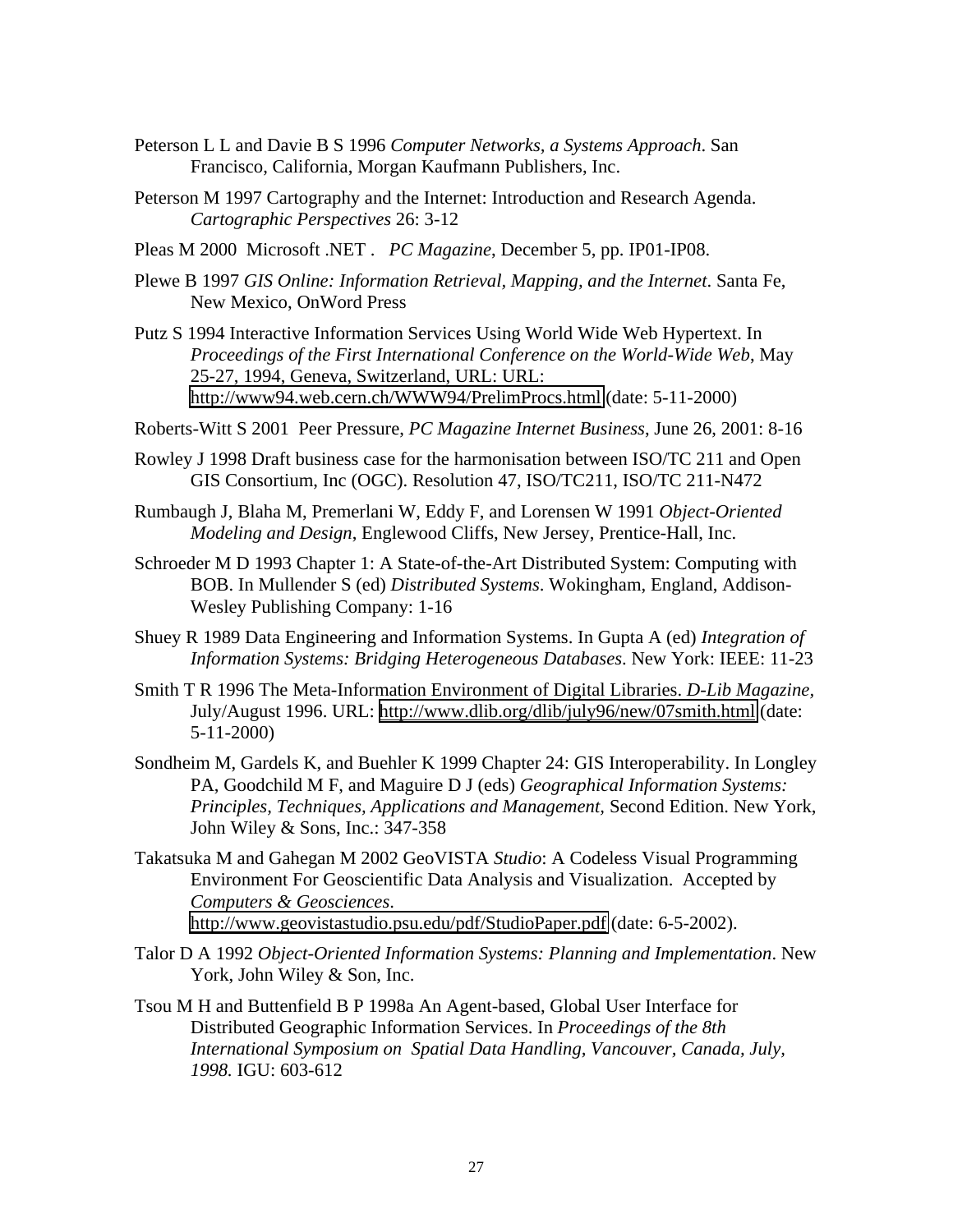- Tsou M H and Buttenfield B P 1998b Client/Server Components and Metadata Objects for Distributed Geographic Information Services. In *Proceedings of the GIS/LIS' 98,*  Fort Worth, Texas, November 10-12, 1998: 590-599
- Vckovski A 1998 *Interoperable and Distributed Processing in GIS*. London, Taylor & Francis
- Walker D, Rana O F, Li M, Shields M S, and Huang Y. 2000 The Software Architecture of a Distributed Problem-Solving Environment. *Concurrency: Practice and Experience* 12(15): 1455-1480 <http://www.cs.cf.ac.uk/User/David.W.Walker/PSES/psearch01.html>(date: 7-1- 2002).
- Weiss G (ed) 1999 *Multiagent Systems: A Modern Approach to Distributed Artificial Intelligence*. Cambridge, Massachusetts: The MIT Press
- Wright H, Brodlie K, Wood J and Proctor J 2000 Problem Solving Environments: Extending the Role of Visualization Systems. *Lecture Notes in Computer Science, Volume 1900, Euro-Par 2000 Parallel Processing.* Springer-Verlag: 1323-1331
- Yuan M, Buttenfield B P, Gahegan M, and Miller H 2001 Geospatial Data Mining and Knowledge Discovery. *UCGIS White Paper*, accepted by Council vote June 2000, revised November 2001. Washington: DC. URL: <http://www.ucgis.org/emerging/gkd.pdf>(date: 1-22-2002)
- Zhang L and Lin H 1996 A Client/Server Approach to 3D Modeling Support System for Coast Change Study. In *Proceedings of GIS/LIS'96 , Denver, Colorado*, November 19-21, 1996, Denver Colorado, ACSM: 1265-1274

#### **LIST OF ILLUSTRATION**

- **Figure 1** Three types of GIS architecture.
- **Figure 2** Dynamic construction of distributed GIServices by node collaboration.
- **Figure 3** Building GIServices "on-the-fly".
- **Figure 4** Two types of network connection for geodata objects.
- **Figure 5** Two types of network connection for GIS software components.
- **Figure 6** Two metadata schemes (detached and encapsulated).
- **Figure 7** The content of encapsulated metadata for geodata objects.
- **Figure 8** The content and functions of GIS component metadata.
- **Figure 9** A GIS node within a distributed GIServices framework.
- **Figure 10** Three possible collaborations among distributed GIS nodes.
- **Figure 11** A Wal-Mart site selection scenario.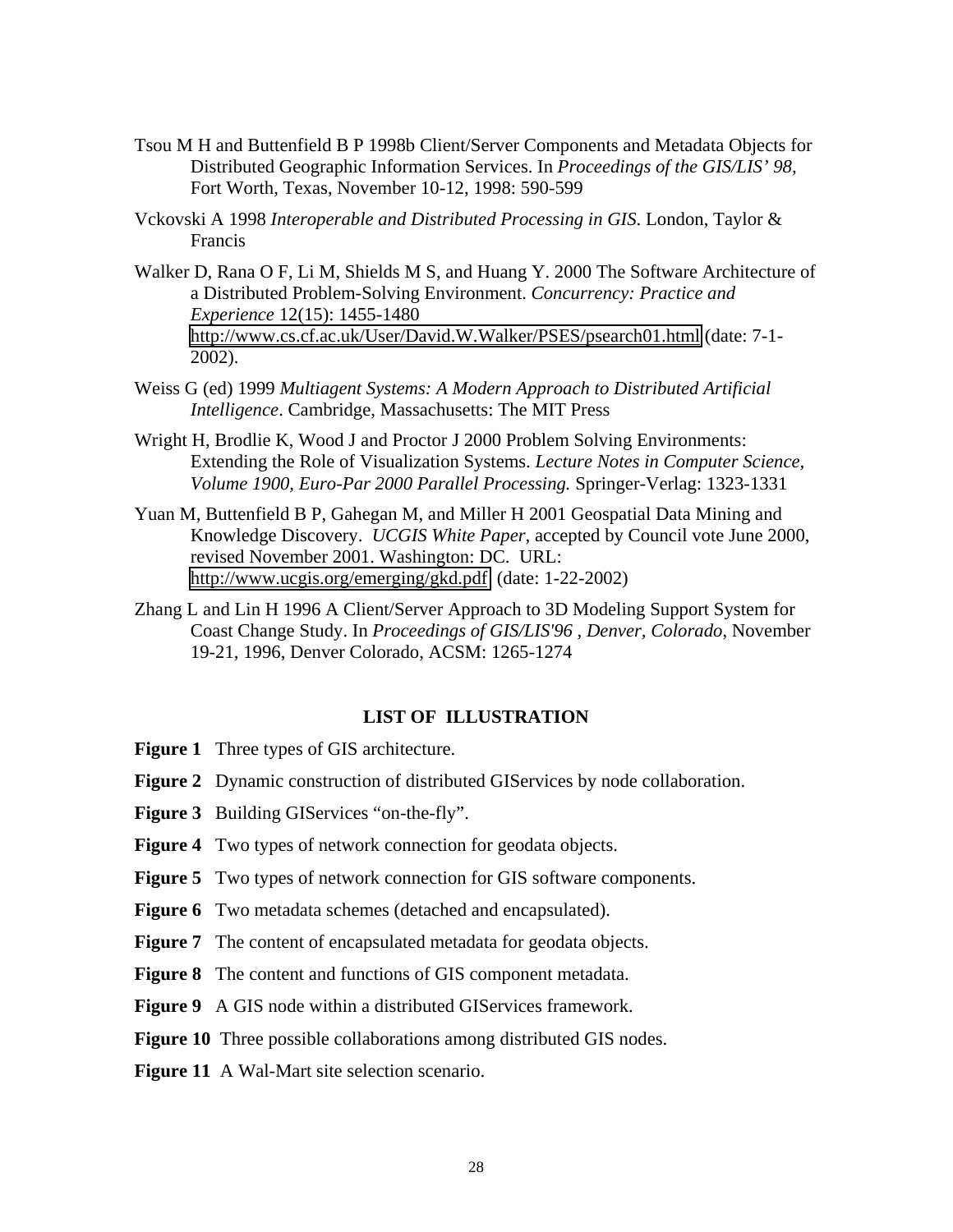

**Figure 1** Three types of GIS architecture.



**Figure 2** Dynamic construction of distributed GIServices by node collaboration.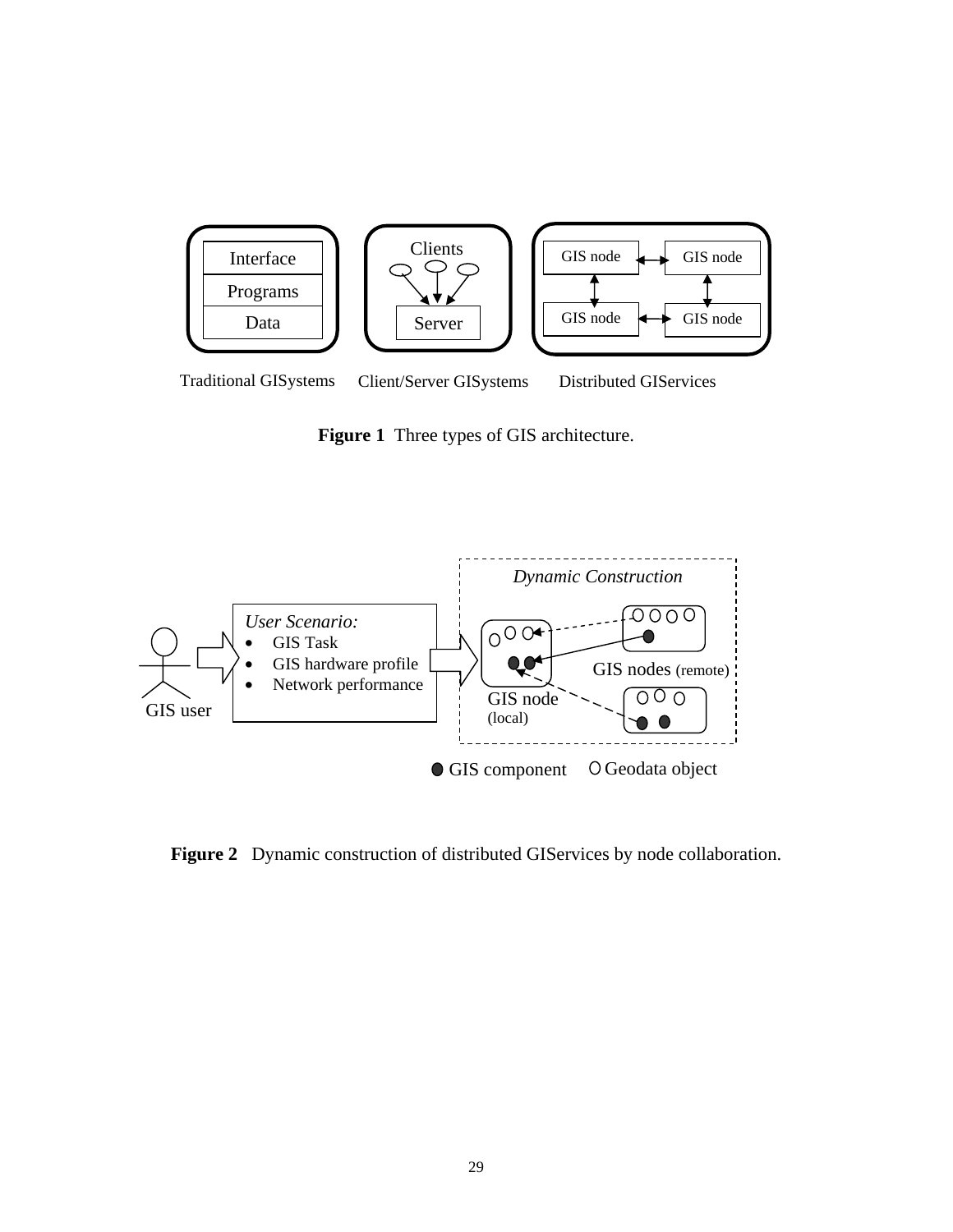

**Figure 3** Building GIServices "on-the-fly".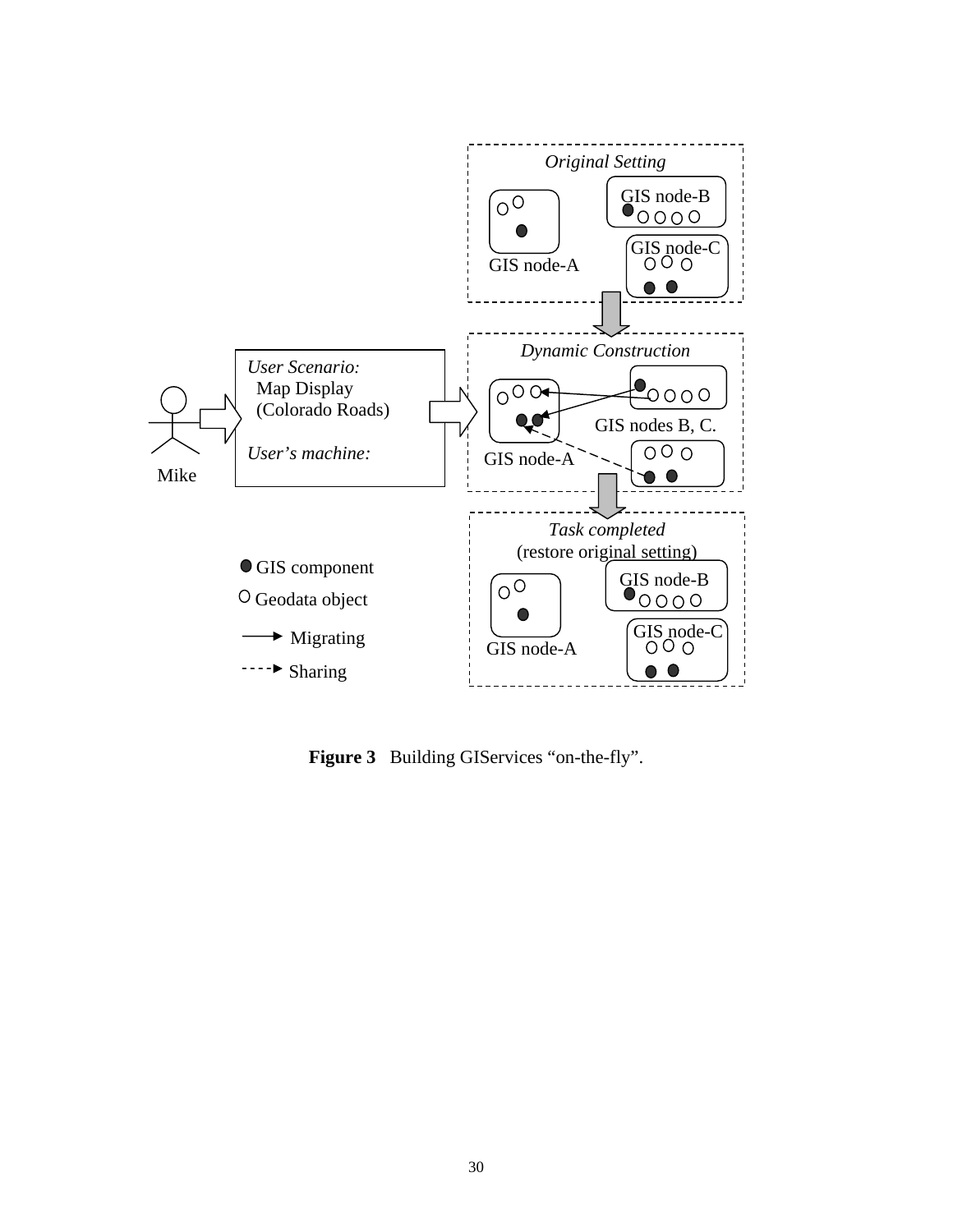a). Connecting data objects remotely.



b). Migrating data objects.



**Figure 4** Two types of network connection for geodata objects.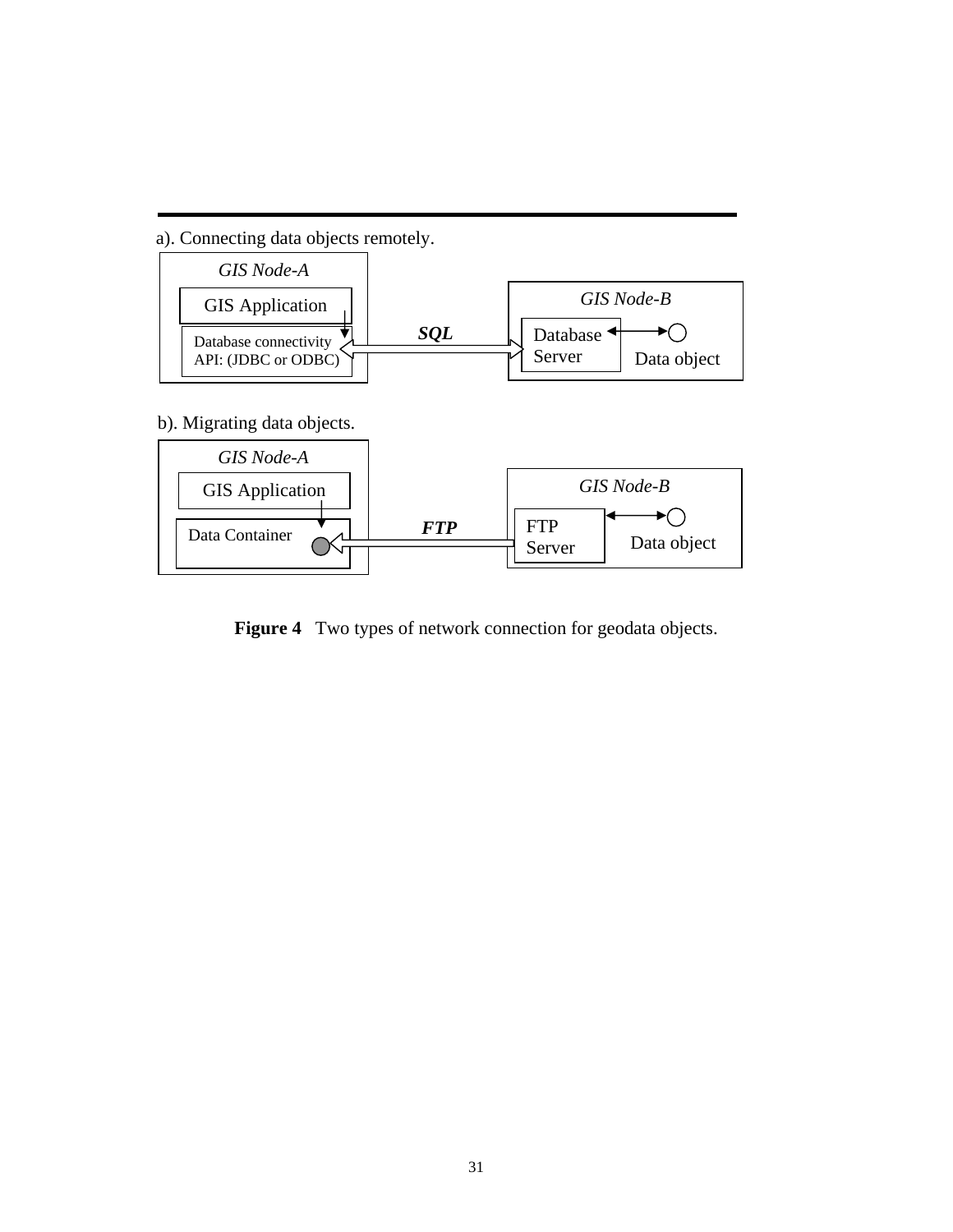a). Invoking GIS components remotely



b). Migrating GIS components.



**Figure 5** Two types of network connection for GIS software components.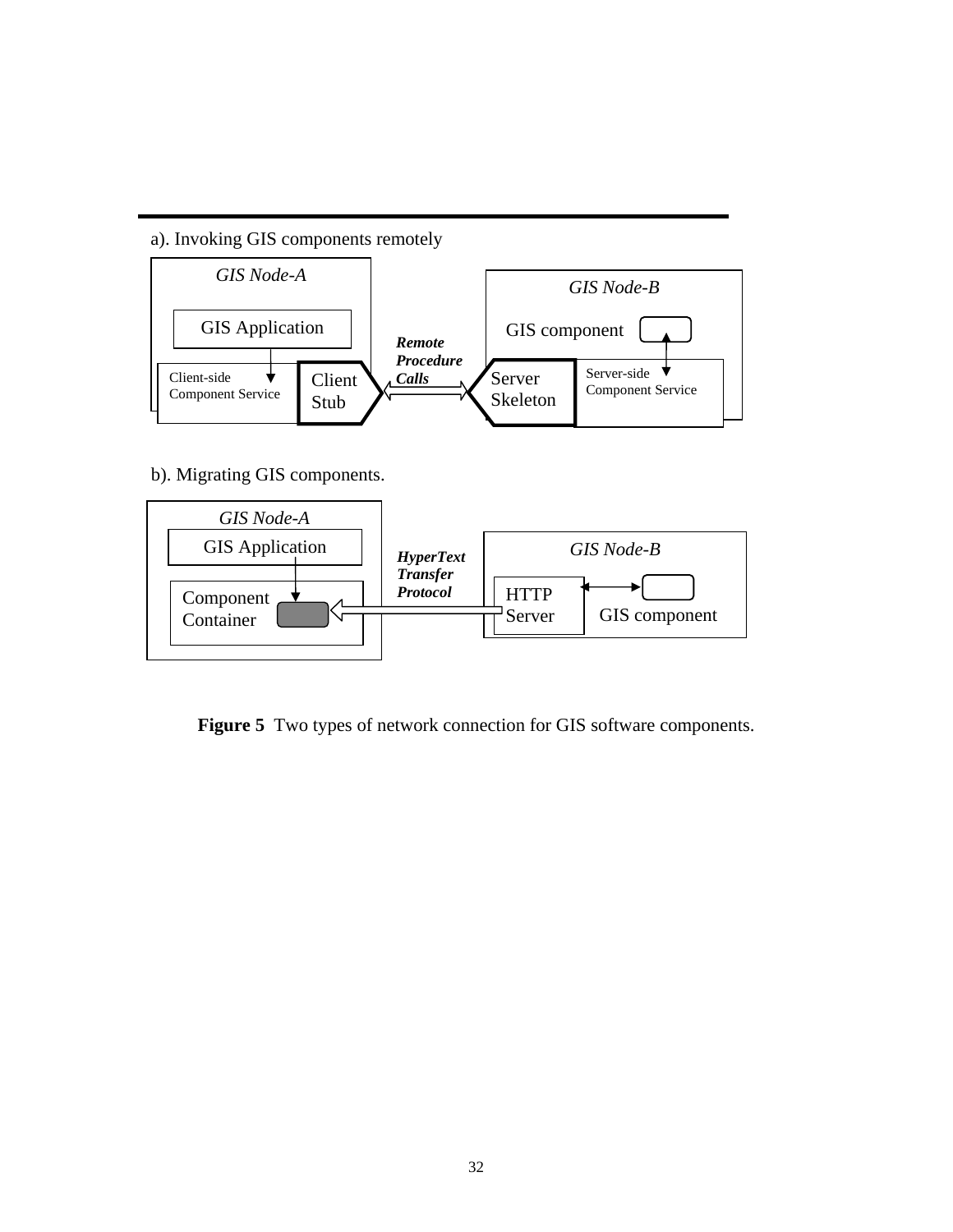



Traditional Detached Metadata Scheme Encapsulated Metadata Scheme

**Figure 6** Two metadata schemes (detached and encapsulated).



**Figure 7** The content of encapsulated metadata for geodata objects.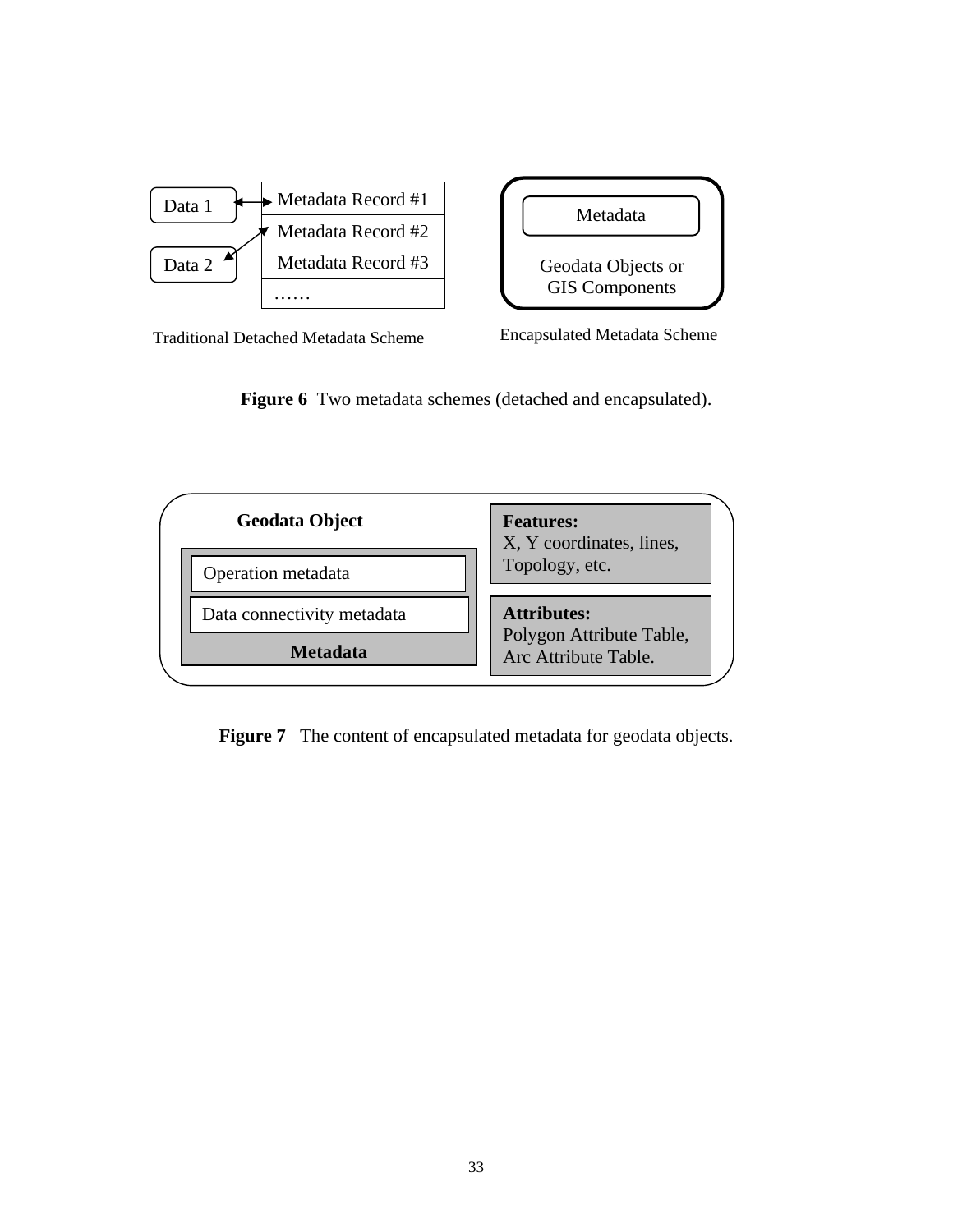

**Figure 8** The content and functions of GIS component metadata.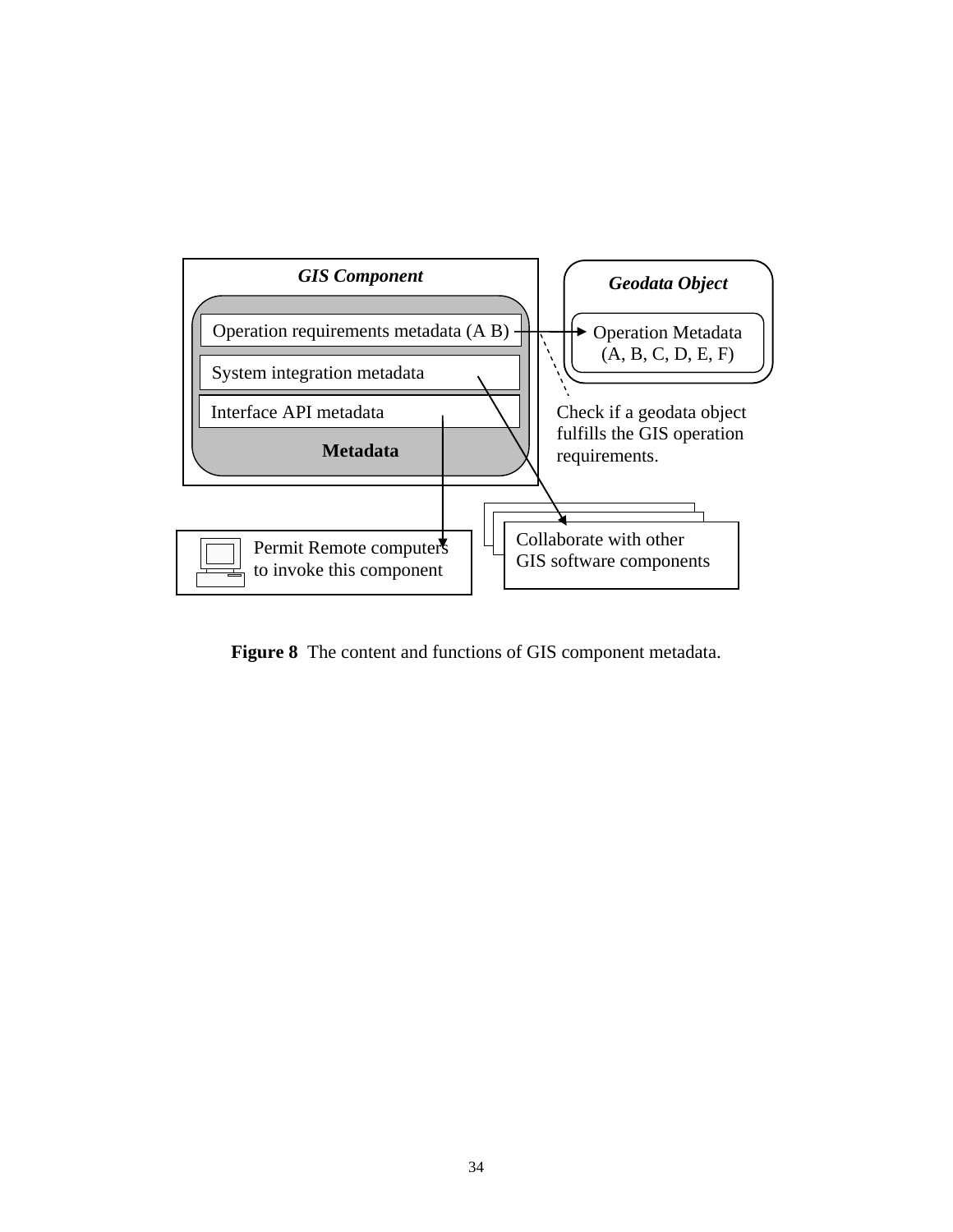

**Figure 9** A GIS node within a distributed GIServices framework.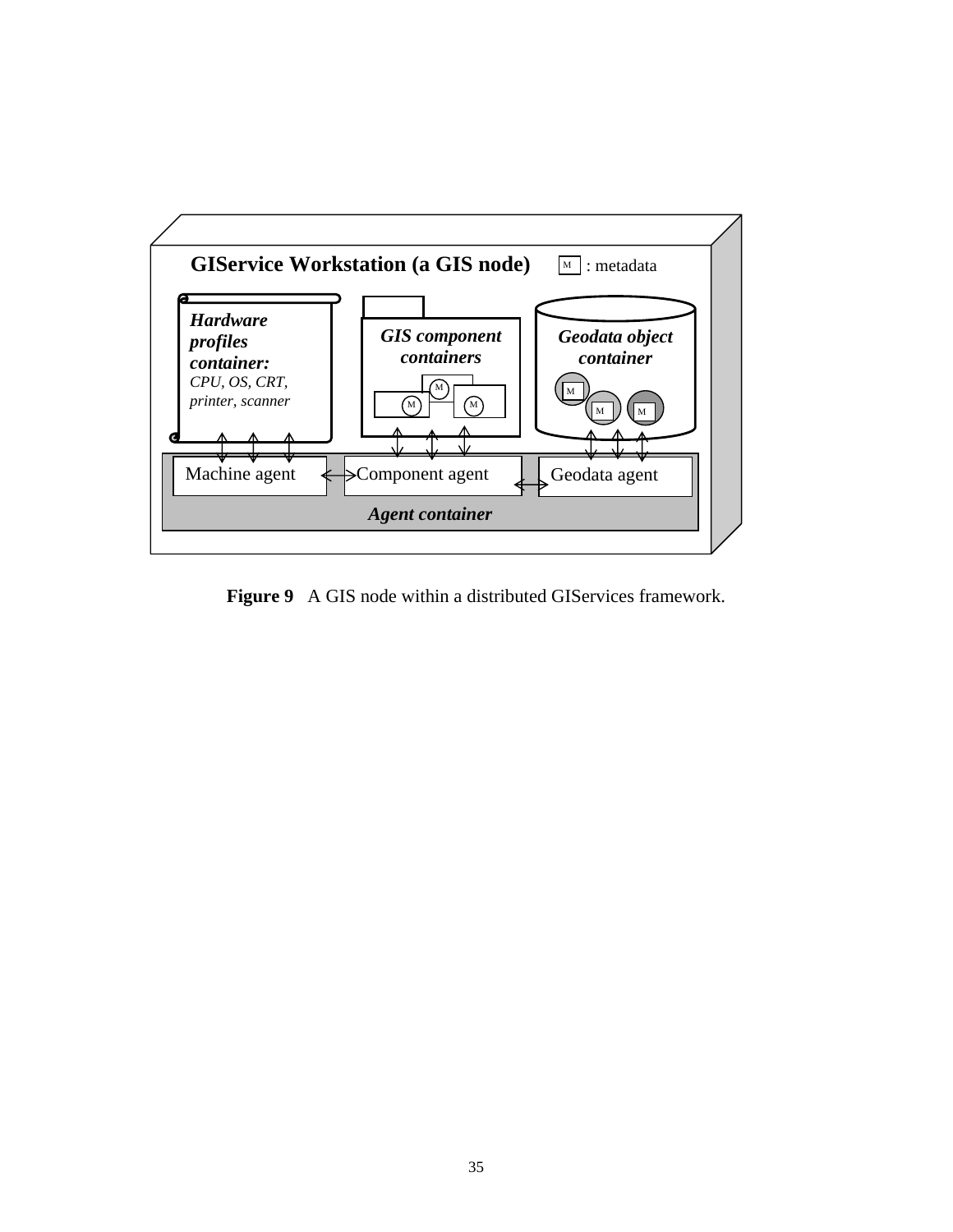

**Figure 10** Three possible collaborations among distributed GIS nodes.